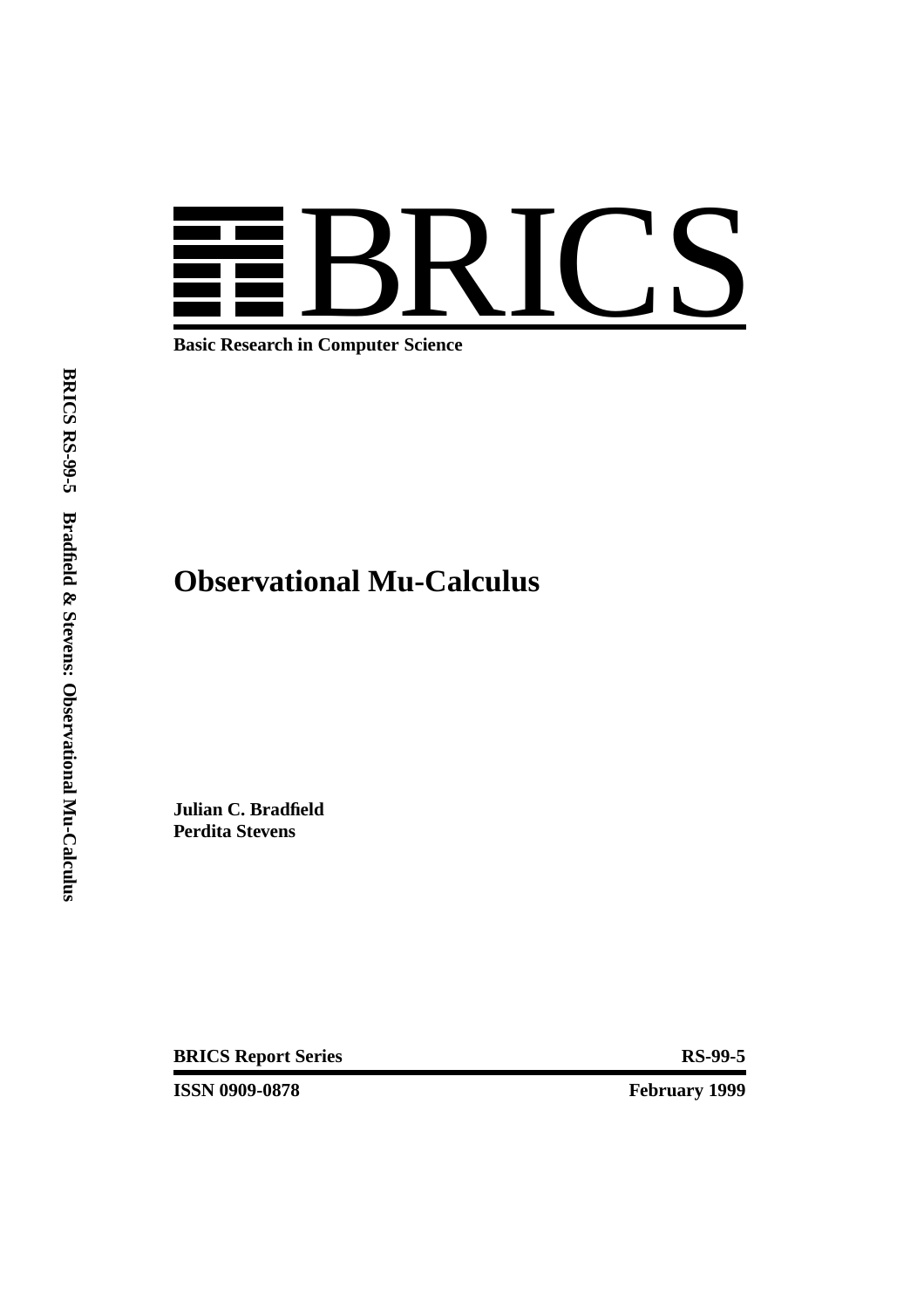**Copyright c 1999, Julian C. Bradfield & Perdita Stevens BRICS, Department of Computer Science University of Aarhus. All rights reserved.**

> **Reproduction of all or part of this work is permitted for educational or research use on condition that this copyright notice is included in any copy.**

**See back inner page for a list of recent BRICS Report Series publications. Copies may be obtained by contacting:**

> **BRICS Department of Computer Science University of Aarhus Ny Munkegade, building 540 DK–8000 Aarhus C Denmark Telephone: +45 8942 3360 Telefax: +45 8942 3255 Internet: BRICS@brics.dk**

**BRICS publications are in general accessible through the World Wide Web and anonymous FTP through these URLs:**

> http://www.brics.dk ftp://ftp.brics.dk **This document in subdirectory** RS/99/5/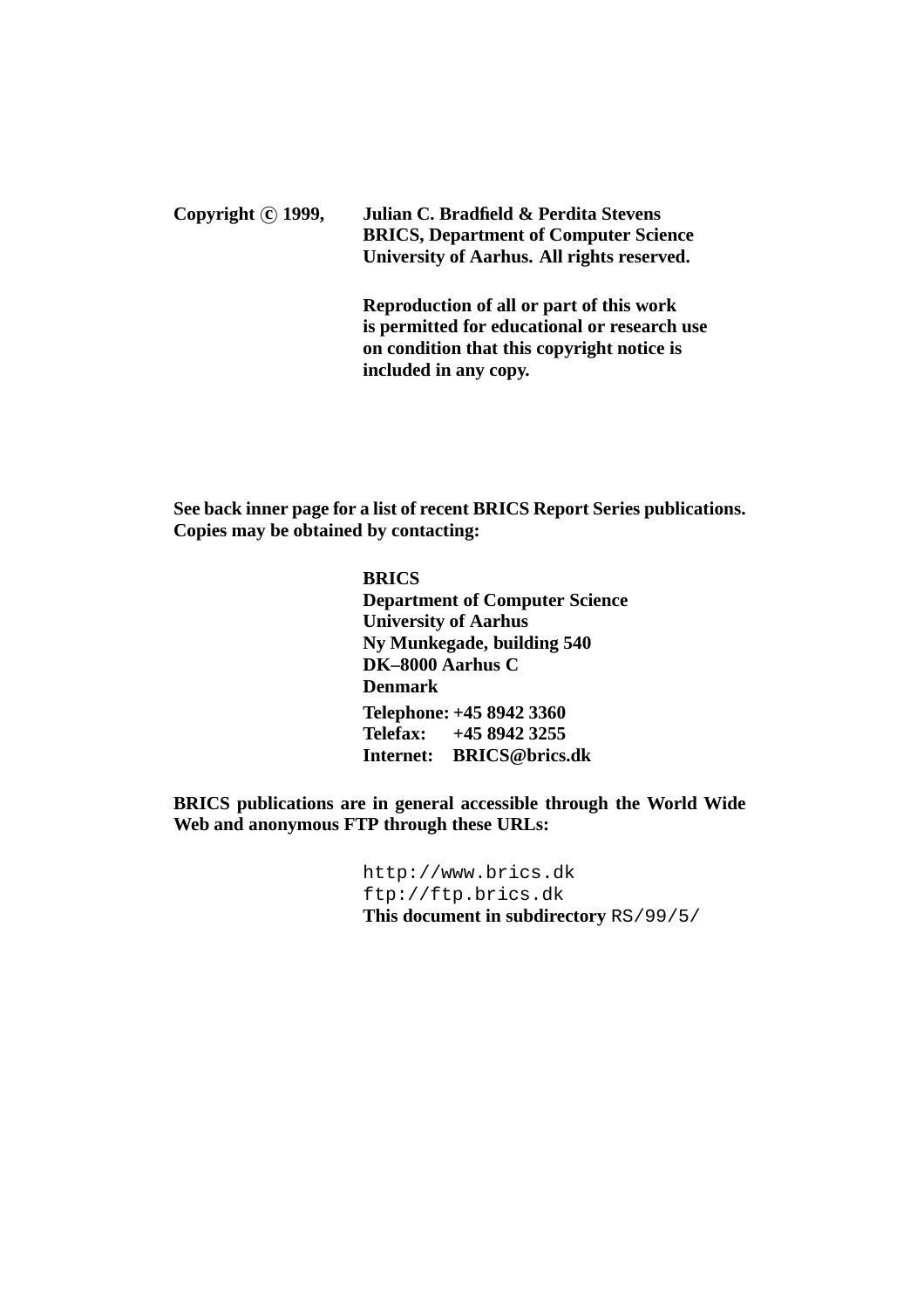# Observational mu-calculus

Julian Bradfield<sup>1,2</sup> and Perdita Stevens<sup>1</sup>

#### Abstract

We propose an extended modal mu-calculus to provide an 'assembly language' for modal logics for real time, value-passing calculi, and other extended models of computation.

## 1 The problem

The modal mu-calculus is widely considered to be a good 'assembly language' into which temporal logics can be compiled. However, the mu-calculus is not good at expressing properties of systems where the observations are structured in some way. The principal examples are real-timed systems, in which the passing of time can be observed, and value-passing systems, in which the system may be observed to input and output values along named ports. The values may even be names themselves, as in the pi-calculus. A large number of extensions of popular logics has been proposed (for example, in [2, 1, 4]), but there is as yet no common framework in which the extensions can be studied. This seems unfortunate, since in fact the extensions have a great deal in common.

In this paper we consider the problem of defining an 'assembly-language' logic for such extensions. The logic should be small and simple, and it should be possible to translate these previously studied extensions into it. This requirement will almost certainly lead to a logic in which typical properties are expressed as long formulae. This will not concern us. It is unreasonable to expect model-checking in so powerful a logic to be

<sup>1</sup>Laboratory for Foundations of Computer Science. Postal address: LFCS, University of Edinburgh, JCMB, King's Buildings, EDINBURGH, EH9 3JZ, United Kingdom. Email: {Julian.Bradfield,Perdita.Stevens}@dcs.ed.ac.uk

<sup>2</sup>Danish National Research Council Centre for Basic Research in Computer Science. Postal address: BRICS, Ny Munkegade bldg 540, DK–8000 Århus C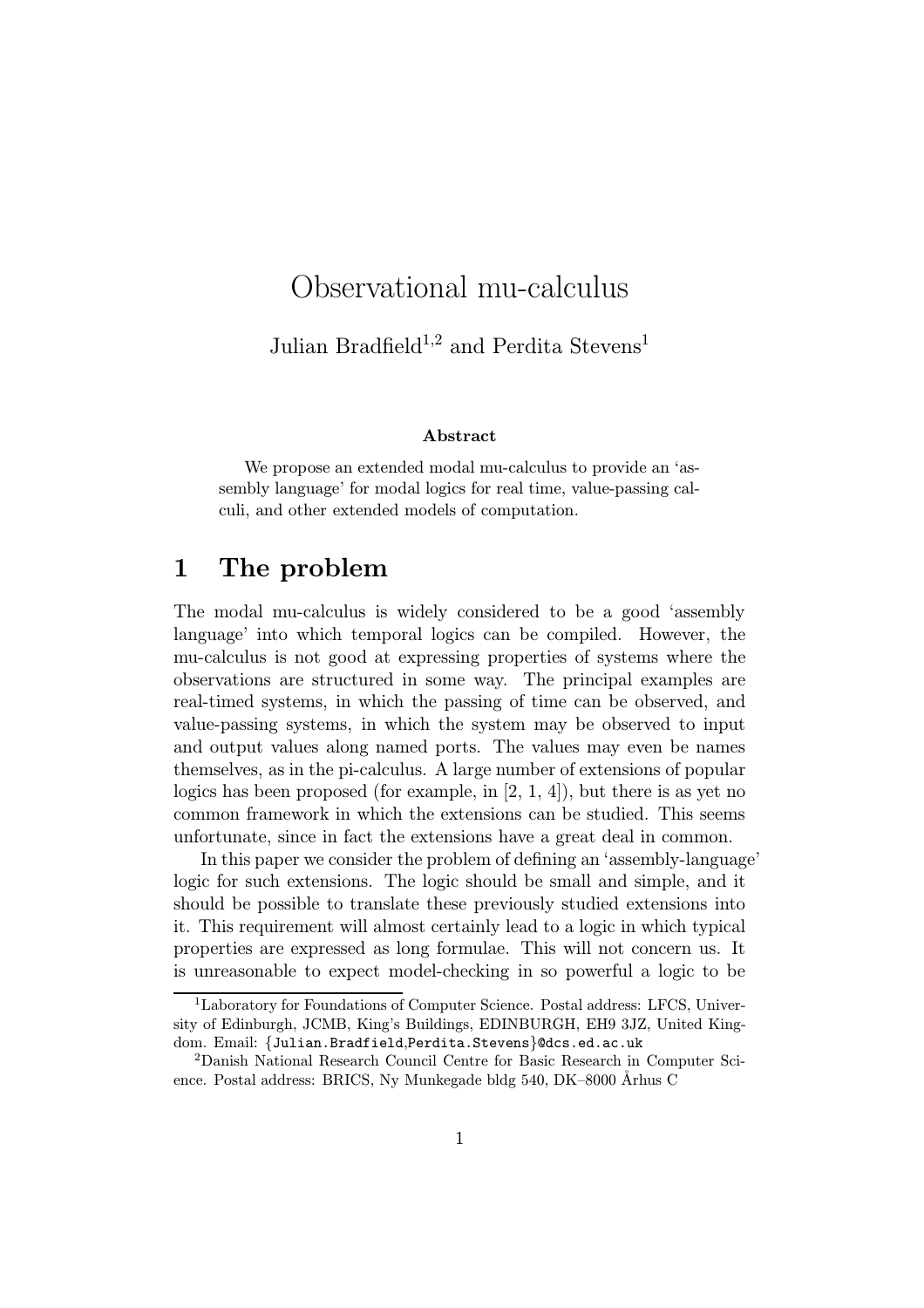decidable in general; we will settle for a framework in which it is possible to identify decidable fragments sufficient to include the images of decidable high level logics. Here we describe steps in this direction, and our reasons for optimism about the strategy.

There are several possible frameworks in which one might look for a solution. The most powerful framework is full second-order logic; however, this is intractable, in many ways. Monadic second-order logic is a restriction which has a much more amenable theory; it is also used in at least one serious verification environment[3]. It can be argued that second-order quantification is too hard to understand, even for an assembly-language logic. It is also arguable that since the popular temporal logics are all expressible in terms of fixpoints, it is unnecessary to go beyond fixpoints to second order, even monadic. This would suggest the use of first-order logic with fixpoints, a logic much studied in finite model theory, though less so in the mainstream verification community. However, we maintain that all these logics have one feature, which is not shared by traditional temporal logics, and which we consider undesirable: they all have variables ranging over 'states', so that a formula can capture states and keep them for later inspection. Temporal logics, including the modal mu-calculus, do not have state variables; although the semantics is defined over states, or even runs, there is no explicit access to states in the logic. This accords with the observational paradigm, in which one can inspect the behaviour of a process, but not its internal state. We therefore adopt a modal mu-calculus framework for our logic. However, when observing a value-passing or real-time process, values, which may be arbitrary datatypes, or times are part of the observation. It is therefore reasonable – and necessary to capture existing logics! – to allow our logic to have variables ranging over observable values, and to allow some logical and non-logical manipulation of these observed values. To obtain decidability results, one may need to restrict such manipulation severely; however, in general we propose the use of first-order logic, with a set of defined predicates, for the data language.

# 2 An assembly language mu calculus,  $A\mu$

A formula is allowed to observe transitions, including values, names or times which may be part of the action. It may store these values for later use. Accordingly we allow a formula to use a set  $\mathcal C$  of mutable cells  $c, d, \ldots$ . The values of these cells may change when the formula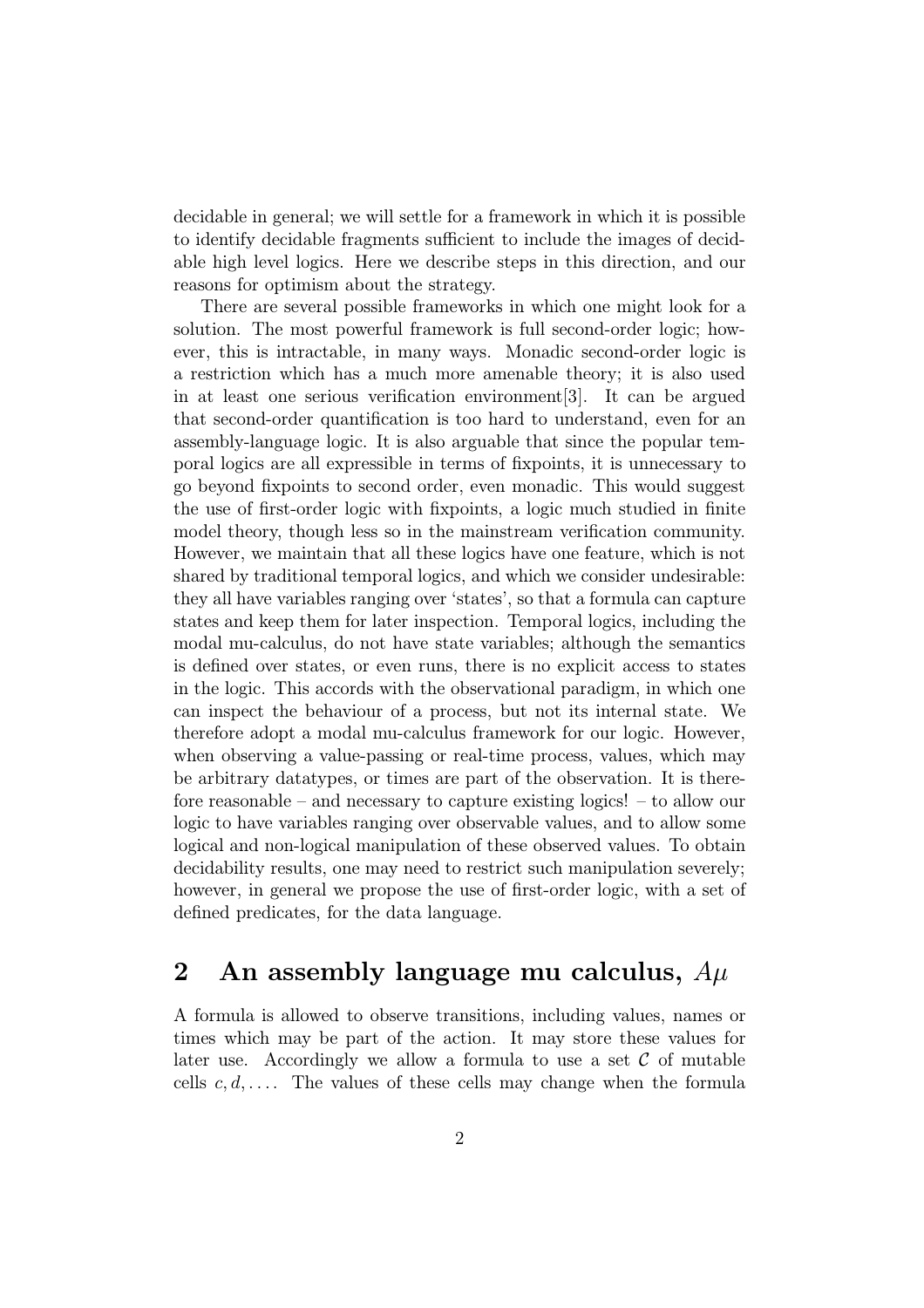tracks a change in the process by observing a transition, or autonomously. We need to be able to state constraints on the contents of the cells. Accordingly we have a two-level logic, the higher level parametrized on the lower. Formulae  $\phi$ ... have free variables which are cellnames  $c, d$ ... or hooked cell names  $\overline{c}$ ,  $\overline{d}$ ...; this allows us to state constraints on how cell values change, for example at a modality. (Logically, the cells can be expressed as first-order variables which are also passed through the fixpoints as parameters; the cell notation saves symbols, and imposes certain constraints on the use of these variables, as does the use of the VDM-style hooks.)

The high level logic is defined thus:

$$
\Phi = \mathbf{T} | \mathbf{F} | X | \Phi \vee \Phi | \Phi \wedge \Phi | \langle l, C, \phi \rangle \Phi | [l, C, \phi] \Phi | \nu X. \Phi | \mu X. \Phi
$$

where l is an *action expression*,  $C \subseteq \mathcal{C}$  a set of cells whose contents may be altered on passing through the modality, and  $\phi$  a low level formula over  $\mathcal{C} \cup \overline{\mathcal{C}}$  which must be satisfied by the cell contents (and ex-contents of modifiable cells) after the modality.

Action expressions depend on the domain of interpretation. For example, suppose that we interpret the logic over labelled transition systems where the labels L include  $a(v)$  or  $\overline{a}(v)$  where  $v \in V$  is a value. (Such a transition system arises naturally from early semantics of a valuepassing CCS process.) Then an action expression may be any label  $l \in L$ , or  $\epsilon$  (a dummy label such that  $P \stackrel{\epsilon}{\longrightarrow} P$ , allowing autonomous setting of cells), or  $a(c)$  or  $\overline{a}(c)$  for a cell name c. In the last case the purpose is to set c: we have P satisfying  $\langle a(c), C, \phi \rangle \Phi$  iff P  $\xrightarrow{a(v)} P'$  for some v and there exist new values of the cells C such that  $\phi$  holds and  $(c = v)$  holds, and  $P'$  satisfies  $\Phi$  (with respect to the updated cell values). Note that if  $c \notin C$ , we are requiring the process to read exactly the current value of c. Formally, we can say that an action expression maps a cell environment to a label, or to the dummy label  $\epsilon$ : given a cell environment, an action expression yields the label we want to observe from the process, and specifing a range of possible cell environments by allowing mutable cells correspondingly allows a range of labels.

If we are concerned with pi calculus processes, we may want also to allow an action expression to be  $c(d)$  where c (as well as d) may be a cellname; again, the process will do a transition with a particular name and the result will be to put that name into the cell c.

For another example, we can interpret the logic over real timed pro-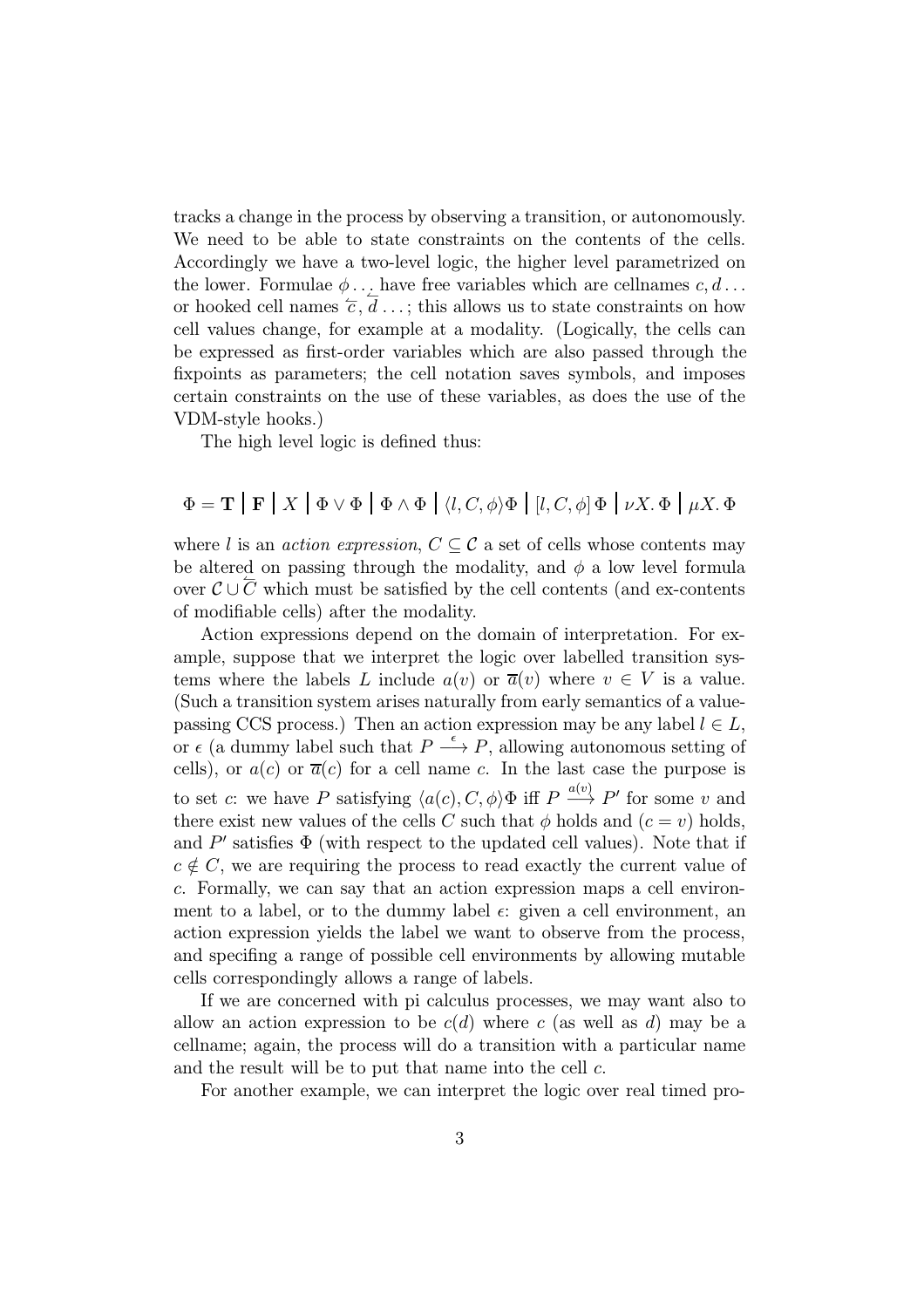cesses, modelled as labelled transition systems with instantaneous action labels  $l \in L$ , and delay actions  $\delta(d)$  for non-negative reals d which are always possible from any state. We can then incorporate the 'specification clocks' of [2] simply by having a real-valued cells  $c_1, c_2, \ldots$ , and requiring that in every delay modality, C includes the  $c_i$  and the predicate  $\phi$ enforces their updating:

$$
\langle \delta(d), \{d, c_1, ..., c_n\}, c_1 = \overleftarrow{c_1} + d \wedge ... \wedge c_n = \overleftarrow{c_n} + d \rangle.
$$

As syntactic sugar we may adopt the convention that cells marked  $\alpha$ behave in this manner, and omit them from the delay modalities. Note that these are specification clocks. Since we are taking a rigorously observational view here, internal state of a process, such as propositions or clocks, is not observable unless the process chooses to export the information; by the usual hacks, any internal state can be exported.

Figure 1 gives the semantics in full. Note that a fixpoint is implicitly parametrized on the cells, or more exactly on a cell environment: a cell environment is a (finite) map from cell names to values. That is, satisfaction is defined relative to

- a variable environment V which maps each fixpoint variable  $X$  to a map from cell environments to sets of processes,
- a cell environment  $\rho$ .

The logic is defined relative to

- the low level logic (the language from which  $\phi$  is drawn) with a corresponding notion of satisfaction.
- matching of actions to action expressions: an action expression and an action may or may not match in the context of a cell environment; formally, they match iff the action label is the image of the cell environment under the map given by the action expression.

In the usual way, the subset ordering on  $\mathcal{P}(Proc)$  is extended pointwise to the set of maps from cell environments to  $\mathcal{P}(Proc)$ , giving a complete lattice structure so that the Knaster-Tarski theorem applies. That is, fixpoints in the observational mu-calculus are fixpoints of functions of type

$$
((Var \to Val) \to \mathcal{P}(Proc)) \to ((Var \to Val) \to \mathcal{P}(Proc))
$$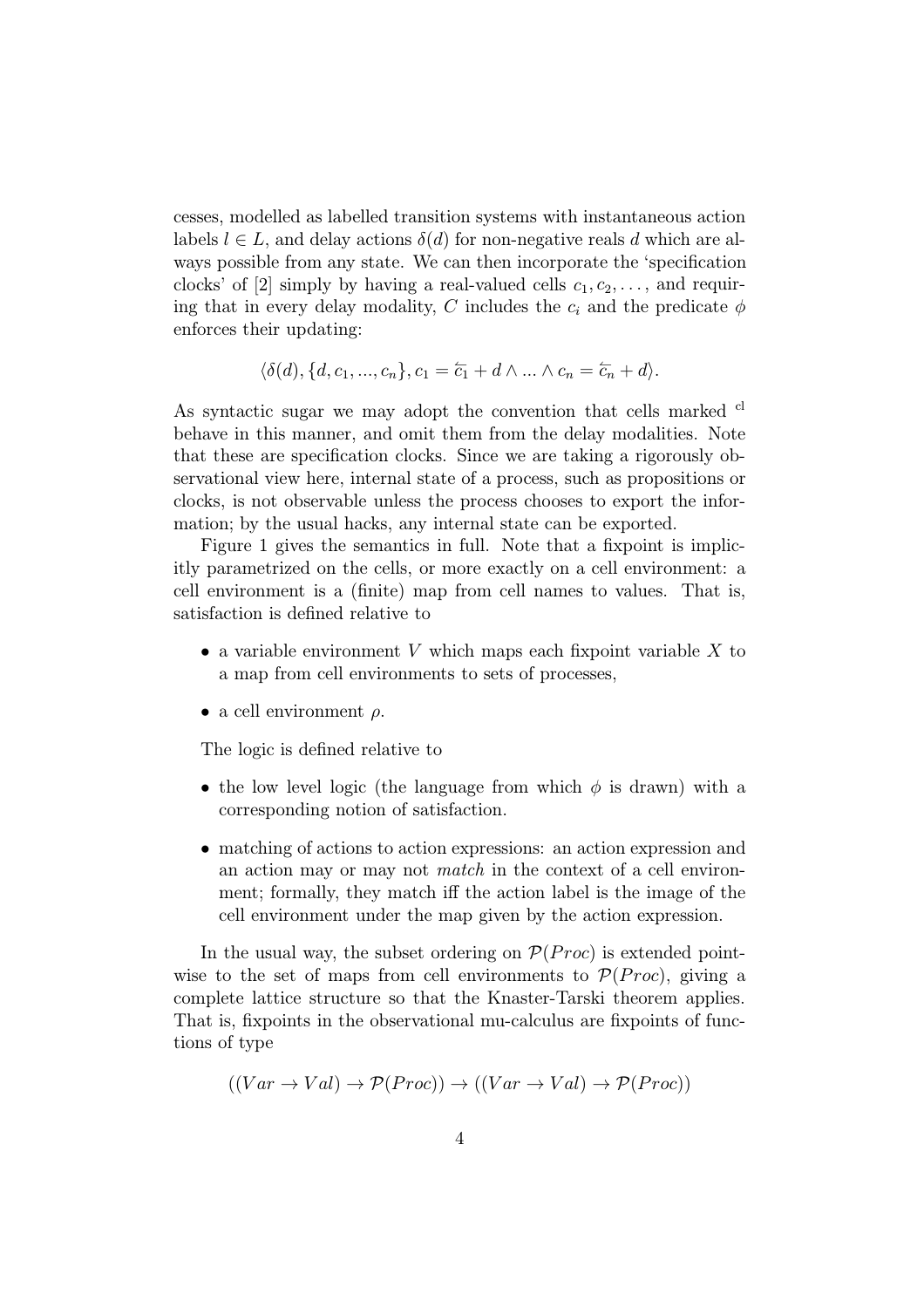$A \models_{V,o} \mathbf{T}$  $A \not\models_{V,\rho} \mathbf{F}$  $A \models_{V,\rho} X$  iff  $A \in V(X)(\rho)$  $A \models_{V,o} \Phi_1 \vee \Phi_2$  iff  $A \models_{V,o} \Phi_1$  or  $A \models_{V,o} \Phi_2$  $A \models_{V,\rho} \Phi \wedge \Phi$  iff  $A \models_{V,\rho} \Phi_1$  and  $A \models_{V,\rho} \Phi_2$  $A \models_{V,\rho} \langle l, C, \phi \rangle$  iff  $\exists \rho'$  a new cell environment differing from  $\rho$  only in the values of cells in  $C$   $(c \notin C \Rightarrow \rho'(c) = \rho(c))$  and  $\exists a, A'$  such that  $A \stackrel{a}{\longrightarrow} A'$  and a matches l in context  $\rho'$  and  $\rho, \rho' \models \phi$  and  $A' \models_{V, \rho'} \Phi$  $A \models_{V,\rho} [l, C, \phi] \Phi$  iff whenever  $\rho'$  is a new cell environment differing from  $\rho$  only in the values of cells in  $C$   $(c \notin C \Rightarrow \rho'(c) = \rho(c))$  and  $A \stackrel{a}{\longrightarrow} A'$ and a matches l in context  $\rho'$  and  $\rho, \rho' \models \phi$  then  $A' \models_{V,\rho'} \Phi$  $A \models_{V,\rho} \nu X. \Phi$  iff  $A \in S(\rho)$  for some  $S \in (Var \to Val) \to \mathcal{P}(Proc)$  such that  $A' \in S(\rho)$  implies  $A' \models_{V[X \mapsto S], \rho} \Phi$  $A \models_{V,\rho} \mu X.\Phi \text{ iff } A \in S(\rho) \text{ for all } S \in (Var \rightarrow Val) \rightarrow \mathcal{P}(Proc) \text{ such}$ that  $A' \models_{V[X \mapsto S], \rho} \Phi$  implies  $A' \in S(\rho)$ .

Figure 1: Semantics of  $A\mu$ 

where the first argument gives the current values of all the (finitely many) cells which exist (wlog) anywhere in the formula.

Thus to see whether  $A \models_{V,\rho} \nu X$ .  $\Phi$ , we let h be the maximal fixpoint of the function

$$
F: ((Var \to Val) \to \mathcal{P}(Proc)) \to ((Var \to Val) \to \mathcal{P}(Proc))
$$

which is defined by

$$
(Ff)(\rho') = \{ B \in Proc : B \models_{V[X \mapsto f]\rho'} \Phi \}
$$

Then we define  $A \models_{V,\rho} \nu X$ .  $\Phi$  iff  $A \in h(\rho)$ .

## 3 Use of  $A\mu$

To illustrate our logic, we exhibit translations from existing logics specialised for time or for value passing.

### 3.1 TCTL.

Timed CTL, in the flavour of [2], is interpreted on systems which have a discrete state and a number of real-time clocks; a system either does an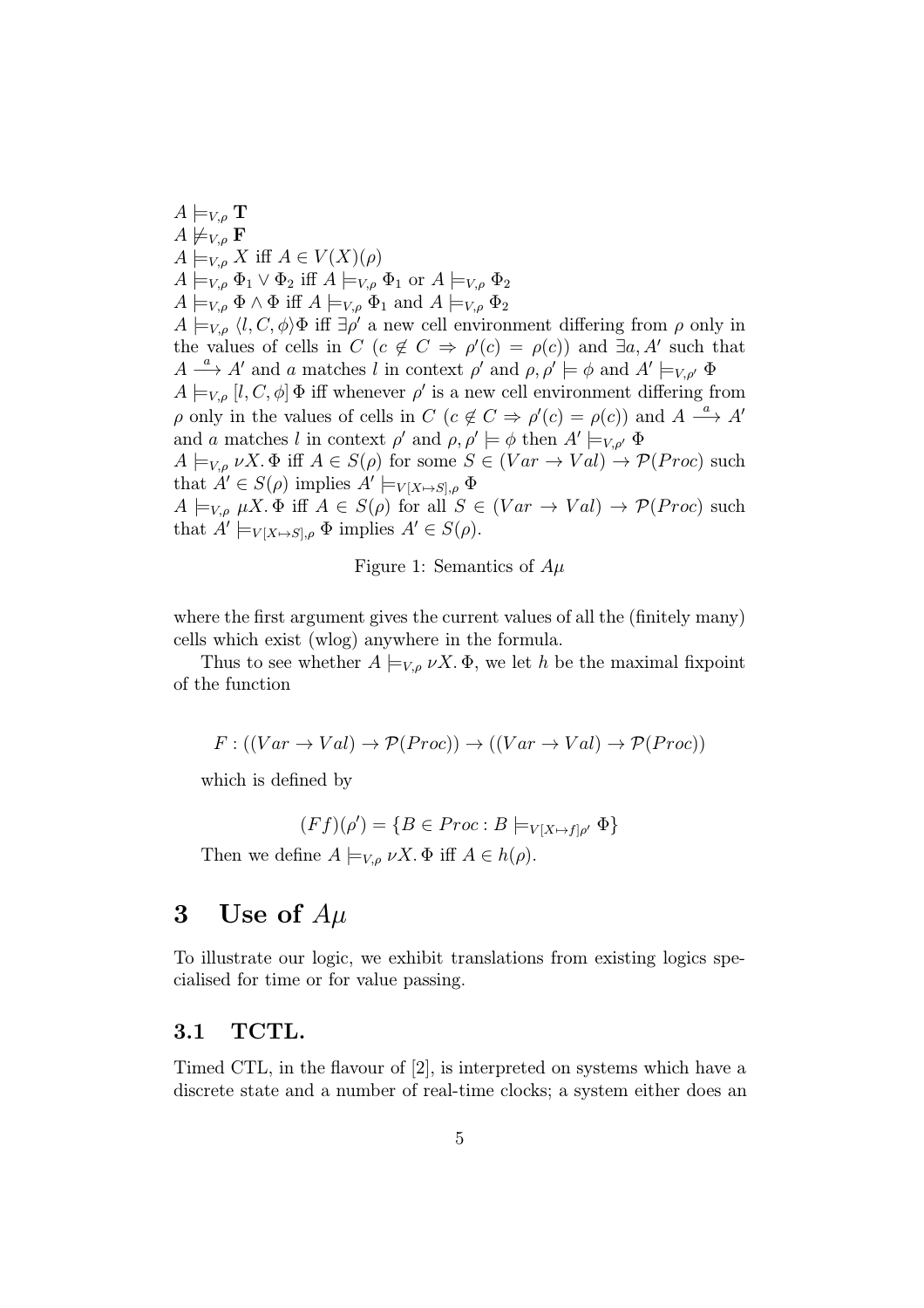instantaneous action, which may include resetting clocks, or allows time to pass. The atomic predicates are state predicates, or simple comparison of clocks – a restriction which allows model-checking procedures – and the temporal connectives are  $\exists U$  and  $\forall U$ . The underlying semantic model is systems of 'real-time trajectories' along which time passes or states change: 'premodels' satisfy basic sanity properties (including stutter closure), 'safe premodels' are closed under limits, and 'real-time systems' have only divergent trajectories (along which time passes; in particular, zeno paths are excluded). To get the normally desired interpretation of inevitability  $\forall U$ , one interprets over real-time systems. In this case the 'obvious' translation of  $p \forall \mathcal{U} q$  is just  $\mu Z.q \vee ((p \vee q) \wedge ||Z$ . However, we are working with transition systems as the underlying model, so a priori we must have non-divergent paths, and thus the obvious translation is actually translating from safe premodels, not real-time systems. There are two options here: in the tradition of Fair CTL, one could simply decree that non-divergent paths are unfair, and adjust the model-checking procedures to ignore them. However, as we have a powerful mu-calculus, we can encode this fairness constraint, at least over reasonably well-behaved systems.

A divergence-safe real-time system (in the sense of [2]) comprises a set  $P = \{p_1, \ldots, p_m\}$  of boolean propositions and a set  $C = \{x_1, \ldots, x_n\}$ of real-time clocks, together with a set of trajectories satisfying the appropriate sanity conditions. A state of the system is a boolean valuation of the propositions and a non-negative real valuation of the clocks. Let S be the set of states. It is shown in [2] that the behaviour of such a system can be generated by a transition relation  $\rightarrow$  on  $S \times S$ , which is required to be reflexive, such that each transition changes the propositions and/or resets clocks. In fact, the system can be executed by alternately taking a transition and allowing time to pass.

We translate such a system into our framework in the obvious way: we take the transition system  $S \rightarrow$  and add all delay transitions  $s \stackrel{\delta(d)}{\longrightarrow} s$ to model the passing of time. Since TCTL permits free access to the propositions and clocks of the system, we extend the state-changing transitions to carry labels exporting the current values of propositions and clocks at the end state:  $s \xrightarrow{(p_1,...,p_m,x_1^{cl},...,x_n^{cl})} s'$ . For obvious typographic reasons, we shall elide these labels in print. Similarly, whenever we write an  $A\mu$  modality  $\langle -, E, \phi \rangle$ , we silently assume that it is really  $\langle -(p_1,\ldots,p_m,x_1^{\text{cl}},\ldots,x_n^{\text{cl}}), E \cup F, \phi \wedge \phi' \rangle$ , where F is the set of proposition and clock cells, and  $\phi'$  states that every clock is either reset or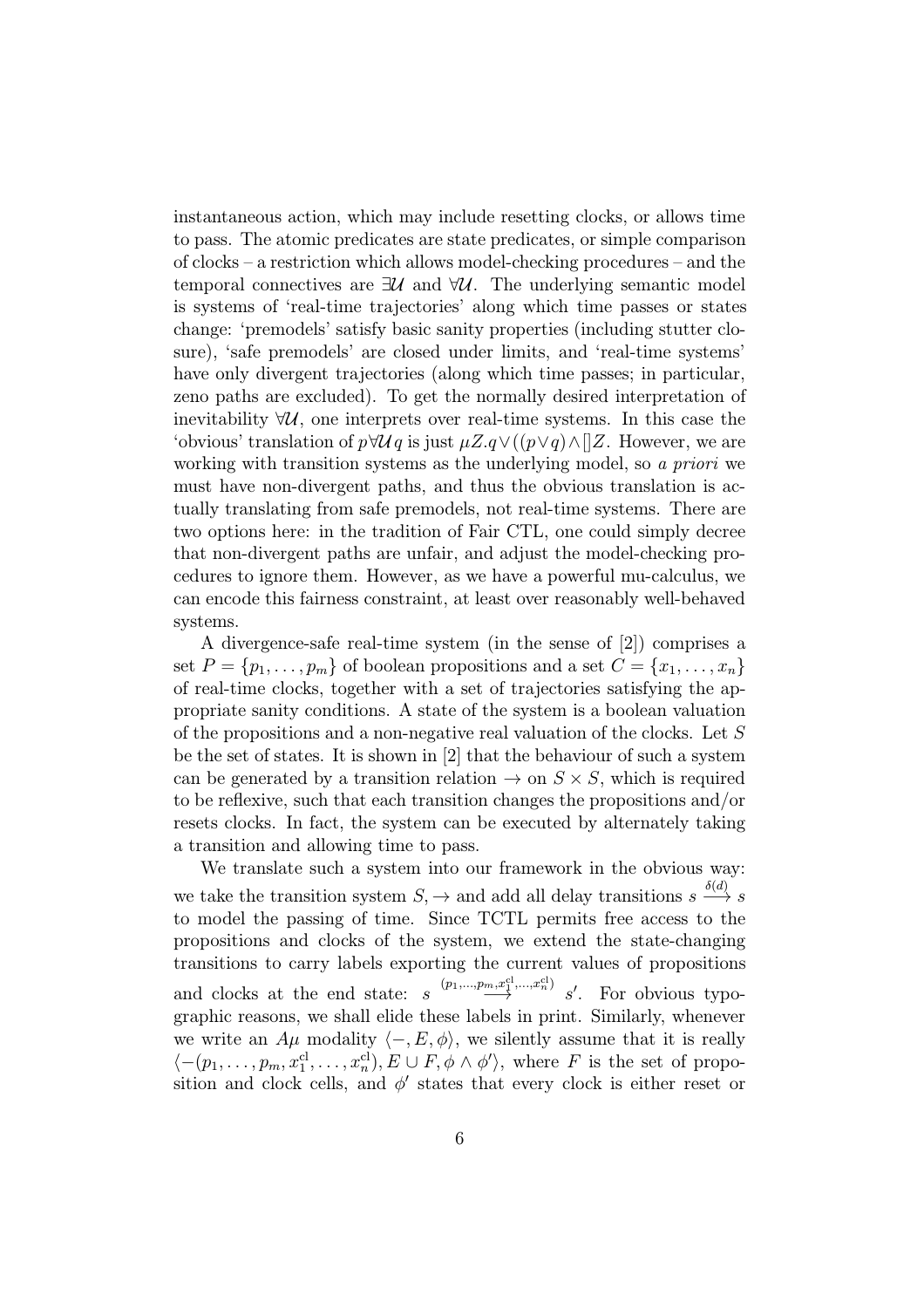unchanged:  $\bigwedge_i (x_i^{\text{cl}} = 0 \vee x_i^{\text{cl}} = \overleftarrow{x_i}).$ 

Subject to a proviso to be explained, we can now translate a TCTL formula  $\phi$  on the original system into a formula  $tr(\phi)$  of observational mu-calculus on the translated system so that the translated property holds iff the original property holds.

We assume that we have  $A\mu$  cells corresponding to the propositions and clocks. Further, for every specification clock z of TCTL we have a cell  $z^{cl}$  (using the syntactic sugar described earlier).

The basic propositions of TCTL have the form p, for  $p \in P$ ;  $x + c \leq$  $y + d$  for  $x, y \in C$  and  $c, d \in \mathbb{N}$ . These are imported directly into  $A\mu$  as part of the 'low-level logic'.

The formula  $z.\phi$ , which is true if  $\phi$  is true after resetting the specification clock z to zero, is translated to  $\langle \varepsilon, \{z^{cl}\}, z^{cl} = 0 \rangle$ tr  $\phi$ , using the dummy transition.

The existential 'until' formula  $\phi \exists \mathcal{U} \psi$  is simply translated to  $\mu Z$ . tr $\psi \vee \psi$  $(\text{tr } \phi \wedge (\langle -, \{\}, \mathbf{T}\rangle Z \vee \langle \delta(d), \{d\}, \mathbf{T}\rangle Z))$ . As this is an existential statement, we need not concern ourselves with the existence of zeno paths: a trajectory demonstrating the truth of  $\phi \exists \mathcal{U} \psi$  also demonstrates the truth of the translation, and vice versa.

As we discussed earlier, the universal 'until' formula  $tr(\phi \forall U \psi)$  is much harder, as our models do not exclude zeno paths. Provided that our system satisfies the condition (\*), which will be defined after the proof, the following complicated formula serves as a translation:

$$
\operatorname{tr}(\phi \,\forall \mathcal{U} \,\psi) \equiv [\epsilon, b^{\mathrm{cl}}, b^{\mathrm{cl}} = 0] \mu X. \nu Z. \operatorname{tr} \psi \vee
$$
\n
$$
(\operatorname{tr} \phi \wedge (b^{\mathrm{cl}} > 1 \Rightarrow [\epsilon, b^{\mathrm{cl}}, b^{\mathrm{cl}} = 0]X)
$$
\n
$$
\wedge [-, \emptyset, \mathbf{T}]Z
$$
\n
$$
\wedge (\langle \epsilon, \{d\}, \mathbf{T} \rangle (\langle \delta(d), \emptyset, \mathbf{T} \rangle \operatorname{tr} \psi \wedge [\delta(d'), \{d'\}, d' \le d]Z)
$$
\n
$$
\vee [\delta(d''), \{d''\}, \mathbf{T}]Z))
$$

Let us show the correctness of this translation. A state  $s$  in the original system satisfies  $\phi \forall \mathcal{U} \psi$ , by the semantics of [2], if every (divergent) trajectory  $\sigma = s_0 \stackrel{\delta(d_0)}{\longrightarrow} s_1 \dots$  satisfies  $\phi \mathcal{U} \psi$ , that is there is some  $s_i$ and some  $d \leq d_i$  such that  $s_i + d \vDash \psi$ , and for all  $s_j, d'$  such that  $j < i$ and  $d' \leq d_i$  or  $j = i$  and  $d' \leq d$ ,  $s_i + d' \vDash \phi$ . Firstly, suppose that  $tr(\phi \forall U \psi)$  fails at some state  $t_0$  in the transition system model. We shall construct a divergent real-time trajectory in the original real-time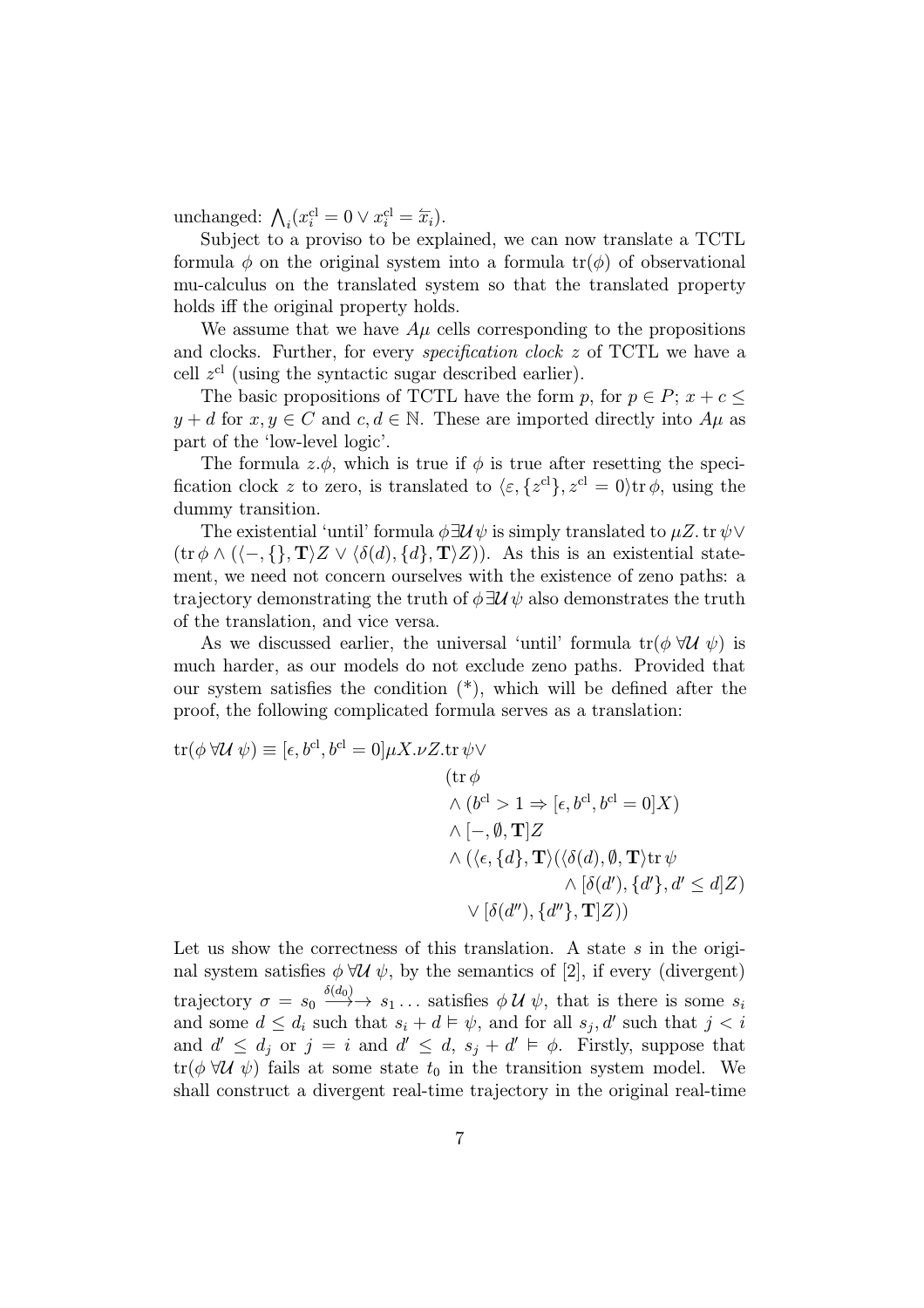system from  $t_0$  on which  $\phi \mathcal{U} \psi$  fails. The trajectory has the property that X, and therefore tr  $\psi$ , fails at all points; and it is composed of sections, such that each section ends in a state in which either  $tr \phi$  fails, in which case  $\phi \mathcal{U} \psi$  has failed, or at least one time unit has passed since the beginning of the section. Suppose the current section constructed so far is  $s_0 \stackrel{\alpha_1}{\longrightarrow} \ldots \stackrel{\alpha_n}{\longrightarrow} s_n$ , where each  $\alpha_i$  is a transition or a delay (consecutive delays may be combined into one by the sanity conditions on real-time systems).  $s_n$  fails Z, so it fails tr  $\psi$  and fails at least one of the four conjuncts in the second half of the body of Z. If it fails  $tr \phi$ , we are done, since then  $\phi \mathcal{U} \psi$  fails on this finite trajectory. If it fails the second conjunct, then at least one unit of time has passed since the last time, so we set  $b^{cl}$  to 0 and start a new section. If  $s_n$  fails  $[-, \emptyset, T]Z$ , then extend the current section by  $s_n \to s_{n-1}$ , where  $s_{n-1}$  fails Z. The slighly tricky case is when  $s_n$  fails the last conjunct. In this case, there exists some  $d''$  such that  $s_n + d''$  fails Z. In fact, we can make (using the property (\*)) the stronger statement that also tr  $\psi$  fails between  $s_n$  and  $s + d''$ , for the following reason: suppose  $\psi$  holds at some  $d < d''$ . Then since  $s_n$ fails  $\langle \epsilon, \{d\}, \mathbf{T} \rangle (\langle \delta(d), \emptyset, \mathbf{T} \rangle \text{tr}(\psi) \wedge [\delta(d'), \{d'\}, d' \le d]Z)$ , there must be some  $d' < d$  at which Z fails. Repeat ad infinitum to obtain an infinite number of points between  $s_n$  and  $s_n + d''$  at which  $\psi$  holds, interspersed with points at which Z fails; then by property  $(*)$  applied to  $\psi$ , there is a finite interval in which  $\psi$  holds; but over this interval  $Z$  holds, which is a contradiction. Now extend the current section by  $s_n \stackrel{\delta(d'')}{\longrightarrow} s_n + d''$ .

Each time we extend the current section, we unfold the failing maximal fixpoint  $Z$ ; hence after a finite number of steps, the current section must end, either in failure of  $\phi$ , or in time passing.

Thus if  $\phi$  never fails, we have an infinite divergent trajectory along which  $\psi$  always fails, so showing that  $\phi \forall \mathcal{U} \psi$  fails.

The converse is easy; any trajectory demonstrating the failure of  $\phi \forall \mathcal{U}$  $\psi$  also demonstrates the failure of tr( $\phi \forall \mathcal{U} \psi$ ).

The property  $(*)$  required for the proof is: if  $\psi$  holds at infinitely many points in some finite interval, then  $\psi$  holds over some non-empty open subinterval. If TCTL is finitely variable over a class of systems, this property will hold over that class. Further, no physical system can fail  $(*)$ . For an example of a system that does fail  $(*)$ , consider a system with an initial state  $s_0$ , and such that a transition to  $s_1$  can occur at  $s_0 + 1/2^i$  for all i.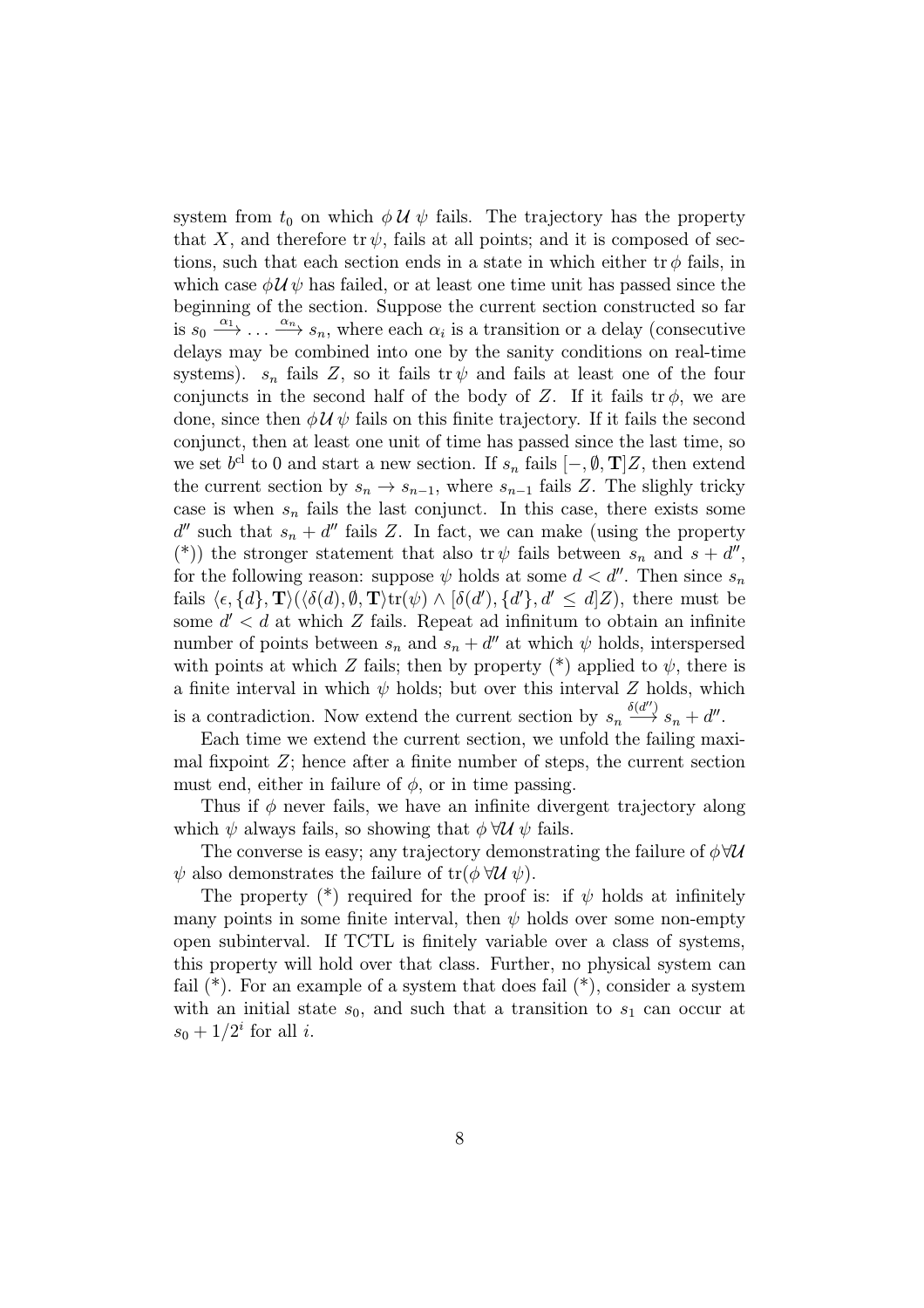#### 3.2 Timed mu-calculus

In a similar style, the timed mu-calculus  $T\mu$  of [2] with its binary 'until' operator  $\phi \triangleright \psi$  can be translated. In [2],  $T\mu$  is defined over arbitrary premodels; as previously, we restrict our attention to those premodels that are generated by transition systems. We shall use the same notation as above for the system.

The basic predicates of  $T\mu$  are the same as for  $TCTL$ , including the use of specification clocks, and are handled identically.

Disjunction and negation are translated as themselves.

 $T\mu$  also has the specification clock resetting operator  $z.\phi$ , which is translated as above.

The temporal operator of  $T\mu$  is the 'leads to' operator  $\triangleright$ . The semantics of this operator is defined by:  $s \models_{\mathcal{E}} \phi \triangleright \psi$ , where  $\mathcal E$  is a clock environment giving the values of the clocks of the formula, if there is a state s' and a delay d such that  $s \stackrel{\delta(d)}{\longrightarrow} s \longrightarrow s'$  and  $s' \models_{\mathcal{E}+d} \psi$ , and for all delays  $d' \leq d$ ,  $s + d' \models_{\mathcal{E} + d'} \phi \vee \psi$ , where  $\mathcal{E} + d$  is  $\mathcal{E}$  with all clocks advanced by d.

This semantic definition can be expressed directly in  $A\mu$ , using the trick of the dummy transition to express quantification, thus:

 $\langle \varepsilon, \{d\}, \mathbf{T} \rangle (\langle \delta(d), \emptyset, \mathbf{T} \rangle \langle L, \emptyset, \mathbf{T} \rangle q \wedge [\delta(d'), \{d'\}, d' \leq d](p \vee q)).$ 

Finally, the  $T\mu$  fix-point, which is formally parametrized on clock environments, is translated directly to an  $A\mu$  fix-point, formally parametrized on cell environments.

### 3.3 Value-passing mu calculus

As sketched earlier, we can also handle value-passing logics such as [1, 4]. As an example we translate Dam's first order mu calculus for the pi calculus, which we will call  $P\mu$ . The main difficulty, which is presentational rather than substantial, stems from Dam's explicit use of abstractions and concretions, both in the pi calculus and in the logic. An abstraction is an agent which requires instantiation of names to become ground; a concretion is an agent which provides names as well as a ground continuation. We give Dam's version of the pi calculus an LTS semantics defined in terms of his commit relation, by using as actions of the LTS both actions of the pi-calculus (names, co-names and  $\tau$ ) and the special pseudo-actions  $(n)$  and  $[n]$  for n a name, representing the process being instantiated with a name  $n$  and emitting a name  $n$ , respectively: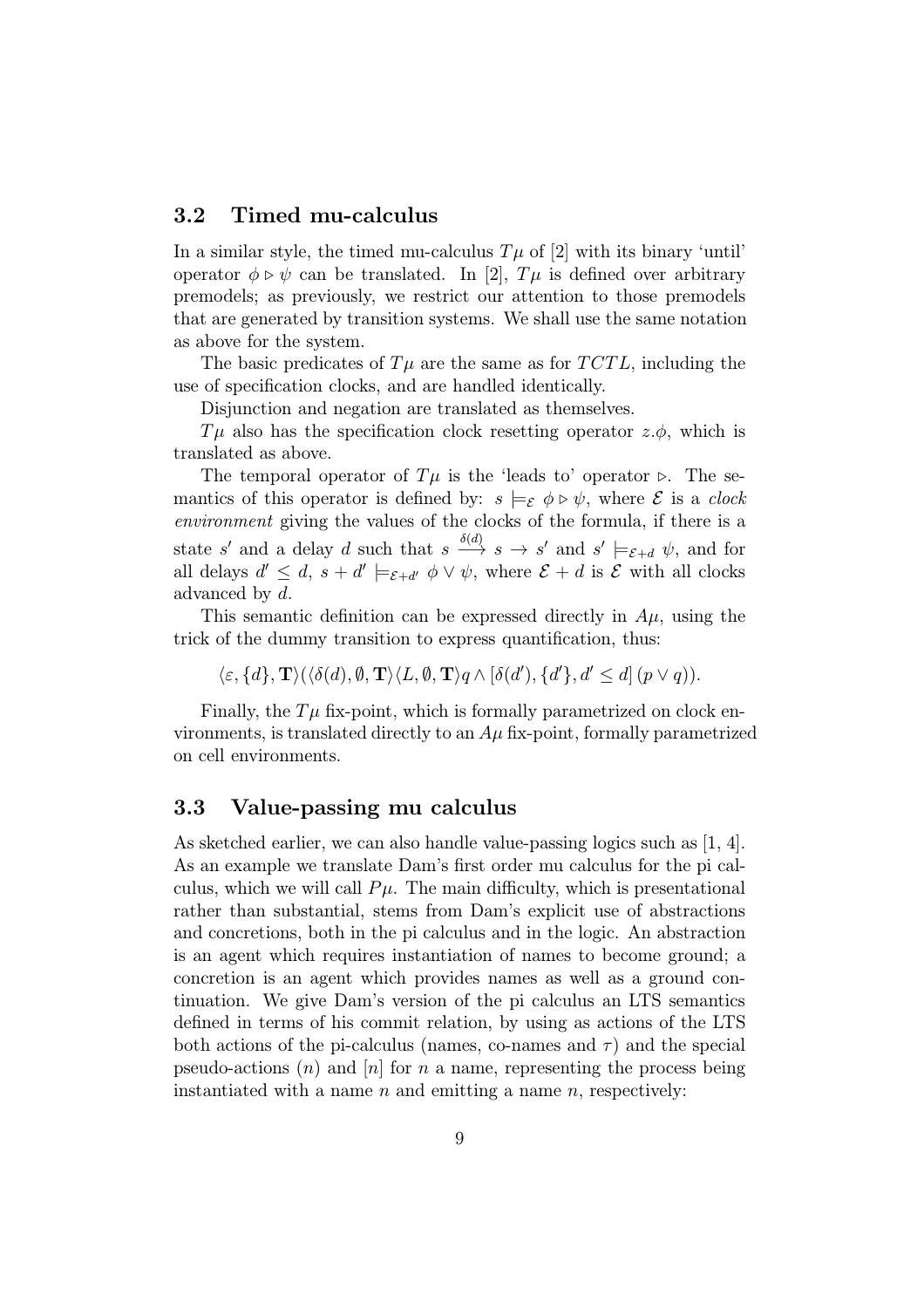- $A \stackrel{a}{\longrightarrow} B$  iff for some  $C, A \succ a.C$  and  $C \succ B$ .
- $A \xrightarrow{(n)} B$  iff for some  $C, A \succ (\lambda x.C)n$  and  $C\{n/x\} \succ B$ .
- $A \stackrel{[n]}{\longrightarrow} B$  iff either  $A \succ [n]B$ , or  $A \succ (vn)[n]B$ .

The  $a(b)$ . P of the usual pi calculus notation corresponds to  $a.\lambda b$ . P in Dam's, and accordingly the  $\stackrel{a(b)}{\longrightarrow}$  transition of the usual semantics is split into two parts  $\stackrel{a}{\longrightarrow} \stackrel{(b)}{\longrightarrow}$ ; and similarly  $\overline{a}\langle b \rangle$ . P corresponds to a.[b]P.

In fact we are using a slight variant: Dam relativises the pi-calculus semantics to name partitions, but that is not necessary for our purposes.

In  $P\mu$ ,  $\lambda$  is used for all binding, so the quantifiers  $\exists$ ,  $\forall$ ,  $\Sigma$  do not bind formula variables. Notionally, they accept a name and add it to the pending stack (the list of names that appears in the semantics of the logic). When the  $\lambda$  is unwound, it pops a name from the stack and uses it to instantiate a name in the body of the  $\lambda$  expression. The well formedness conditions ensure that it is possible to tell from the formula for each  $\lambda$  which constructor was responsible for the name being put on the stack. Similarly an application  $\phi x$  may be seen as a formula which puts its argument x onto the stack, whence it will be retrieved by some  $\lambda$ in  $\phi$ . To simulate this, we may assign cells  $s_1, \ldots, s_k$  to stack positions (k is bounded by the depth of constructor nesting), and a cell  $x$  for each variable x, and then simulate binding by assignment, thus: translate  $\lambda x.\phi$  as  $[(x), {x}, x = s_i]$ , where  $s_i$  is the cell into which the matching constructor has placed its value. Note that here 'constructor' means  $\exists, \forall, \Sigma$ , which push one value on the stack; and application  $\phi x_1 \ldots x_n$ , which may push several values on the stack, and which we might prefer to write in reverse Polish notation as  $x_n \n\t\dots x_1 \phi$ . This stack mechanism ensures that fixpoint unfolding is correctly handled: if a fixpoint  $X$  of arity 2, say, appears in a formula as  $Xxy$ , then y and x are 'pushed on to the stack' by the application, and then when the fixpoint is unfolded, its body finds the arguments 'on the stack'; this copes with the fact that in  $P\mu$  parameters are explicitly passed through fixpoints by application, whereas in  $Au$ they are implicitly passed through the cell environment. Accordingly, a formula that has *n* parameters at the top level uses  $s_1, \ldots, s_n$  to receive them, and we may view the top level as a pseudo-constructor.

The semantics of  $P\mu$  are defined using a name partition  $\epsilon$ , which specifies which names are distinct. Since the only predicates on names which this logic allows are (in)equalities, this is sufficient in that context.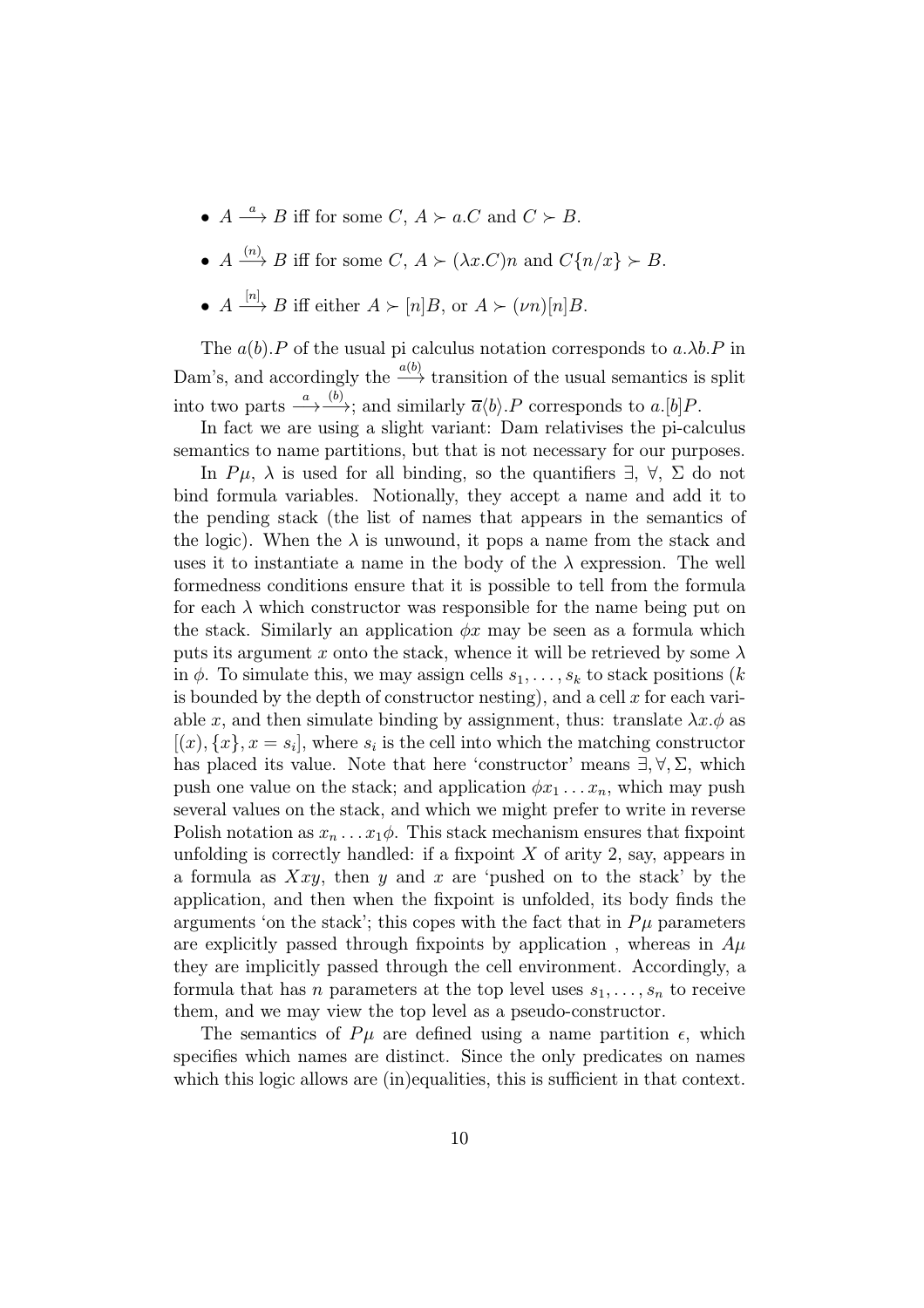| $\phi$ in Dam's logic    | $\operatorname{tr}\phi$ in $A\mu$                            |
|--------------------------|--------------------------------------------------------------|
| $x = y$                  | $\langle \epsilon, \emptyset, x = y \rangle T$               |
| $x \neq y$               | $\langle \epsilon, \emptyset, x \neq y \rangle T$            |
| $\phi \wedge \psi$       | $\operatorname{tr}\phi\wedge\operatorname{tr}\psi$           |
| $\phi \vee \psi$         | $\operatorname{tr}\phi\vee\operatorname{tr}\psi$             |
| $[a] \phi$               | $[a, \emptyset, T]$ tr $\phi$                                |
| $\langle a \rangle \phi$ | $\langle a,\emptyset,T\rangle$ tr $\phi$                     |
| X                        | X                                                            |
| $\nu X.\phi$             | $\nu X$ .tr $\phi$                                           |
| $\mu X.\phi$             | $\mu X$ .tr $\phi$                                           |
| $\lambda^{-i}x.\phi$     | $[(x), \{x\}, x = s_i]$ tr $\phi$                            |
| $(\phi x)^{+i}$          | $\langle \epsilon, \{s_i\}, s_i = x \rangle \text{tr } \phi$ |
| $\Sigma^{+i}\phi$        | $\langle [s_i], \{s_i\}, T \rangle \text{tr } \phi$          |
| $\forall^{+i}\phi$       | $[\epsilon, \{s_i\}, T]$ tr $\phi$                           |
| $\exists^{+i}\phi$       | $\langle \epsilon, \{s_i\}, T \rangle \text{tr}\, \phi$      |

Figure 2: Translating the decorated value-passing mu calculus

Our logic stores actual values in named cells, so we have more information available and no need for the  $\epsilon$ .

To build an  $A\mu$  translation of a given  $P\mu$  formula, we first decorate the constructors with the number of the stack cell into which it puts its value (let us write  $+i$  to indicate a push), and decorate each  $\lambda$  with the number of its matching constructor  $(-i \text{ to indicate a pop}).$ 

For example, consider the formula

$$
\nu X.\lambda x.[in]\forall(\lambda y.Xy)\wedge[\overline{out}]\Sigma(\lambda x'.x=x'\wedge Xx').
$$

This is an example of a parametrized fixpoint, as it requires a name to be instantiated. It is, in fact, the specification of the one place memory cell: 'for the initial contents x, if we input a name y, we go to a state with y as the contents, and if we  $\overline{out}$  put a value x', then x' is equal to x and we return to the initial state (since  $x' = x!$ ).

The decorated version is

$$
{}^{+1}\nu X.\lambda^{-1}x.[in]\forall {}^{+1}(\lambda^{-1}y.(Xy)^{+1})\wedge[\overline{out}]\Sigma^{+1}(\lambda^{-1}x'.x=x'\wedge (Xx')^{+1}),
$$

which needs only one stack cell. Then we translate the decorated term according to Figure 2.

To prove the translation correct, we need to demonstrate that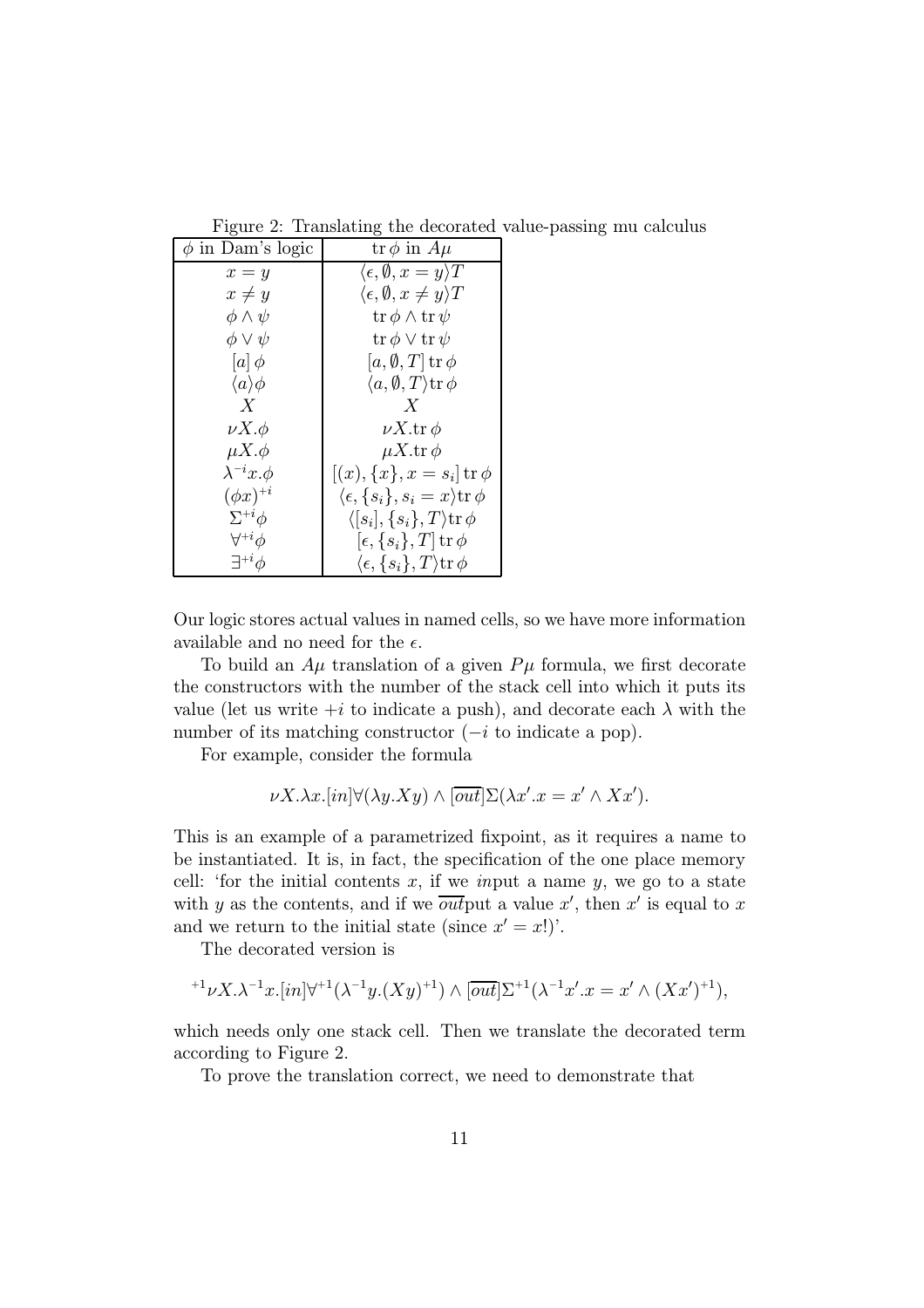$A \models_{V,x_1,...x_n,\epsilon} \phi_L$  iff  $\text{tr}(A,\epsilon) \models_{V,\rho(x_1,...x_n,\epsilon)} \text{tr}\,\phi$ 

where  $\rho(x_1,\ldots,x_n,\epsilon)$  is any cell environment which gives values to the cells  $x_i$  in a way which respects  $\epsilon$ .

This is proved by a routine, albeit somewhat intricate, induction on the structure of  $\phi$ .

## 4 Games

The remaining question then is, can we treat in our logic the problems that can be treated in the original logics—in particular, the modelchecking problem—both with the generality given by our framework, and in specific domains with the effectiveness of the domain logics.

It is easy to see that a minor variant of the standard model-checking game [7] characterises satisfaction of an  $A\mu$  formula by a process. We need only alter the modality rules to allow the player who chooses the process transition to choose new values for the modifiable cells too, subject to satisfying the predicate on cell values, and to correct matching of an action expression to an observation.

In detail:

We wish to establish whether a process  $P$  satisfies a closed  $\Phi$  of the observational mu-calculus in the presence of some initial cell environment ρ. We assume all bound fixpoint variables in Φ are distinct, renaming them if necessary to ensure this: the assumption is used in Rule 6 of Figure 4.

The model-checking game  $\mathcal{G}(P, \Phi, \rho)$ , is played by Abelard and Eloise. Abelard attempts to show that P fails to have the property  $\Phi$  in environment  $\rho$  whereas Eloise tries to show that P does have  $\Phi$  there. We write Player  $A$  and Player  $B$  for "a player" and "the other player" when it doesn't matter which is which.

A play of  $\mathcal{G}(P_0, \Phi_0, \rho_0)$  is a finite or infinite length sequence of the form  $(P_0, \Phi_0, \rho_0) \dots (P_n, \Phi_n, \rho_n) \dots$  where each  $\Phi_i$  is a subformula of  $\Phi_0$ and each  $P_i$  is a derivative of  $P_0$  and each  $\rho_i$  is a cell environment on the cells which appear in  $\Phi_0$ . (We call such a triple a *configuration* of the game.)

Suppose a play (so far) is  $(P_0, \Phi_0, \rho_0) \dots (P_i, \Phi_i, \rho_n)$ . The moves are given in Figure 4: note that the form of the available moves, and which player chooses, are determined by the form of  $\Phi_i$ . Each time the current game configuration is  $(P, \sigma Z.\Psi)$ , at the next step this fixed point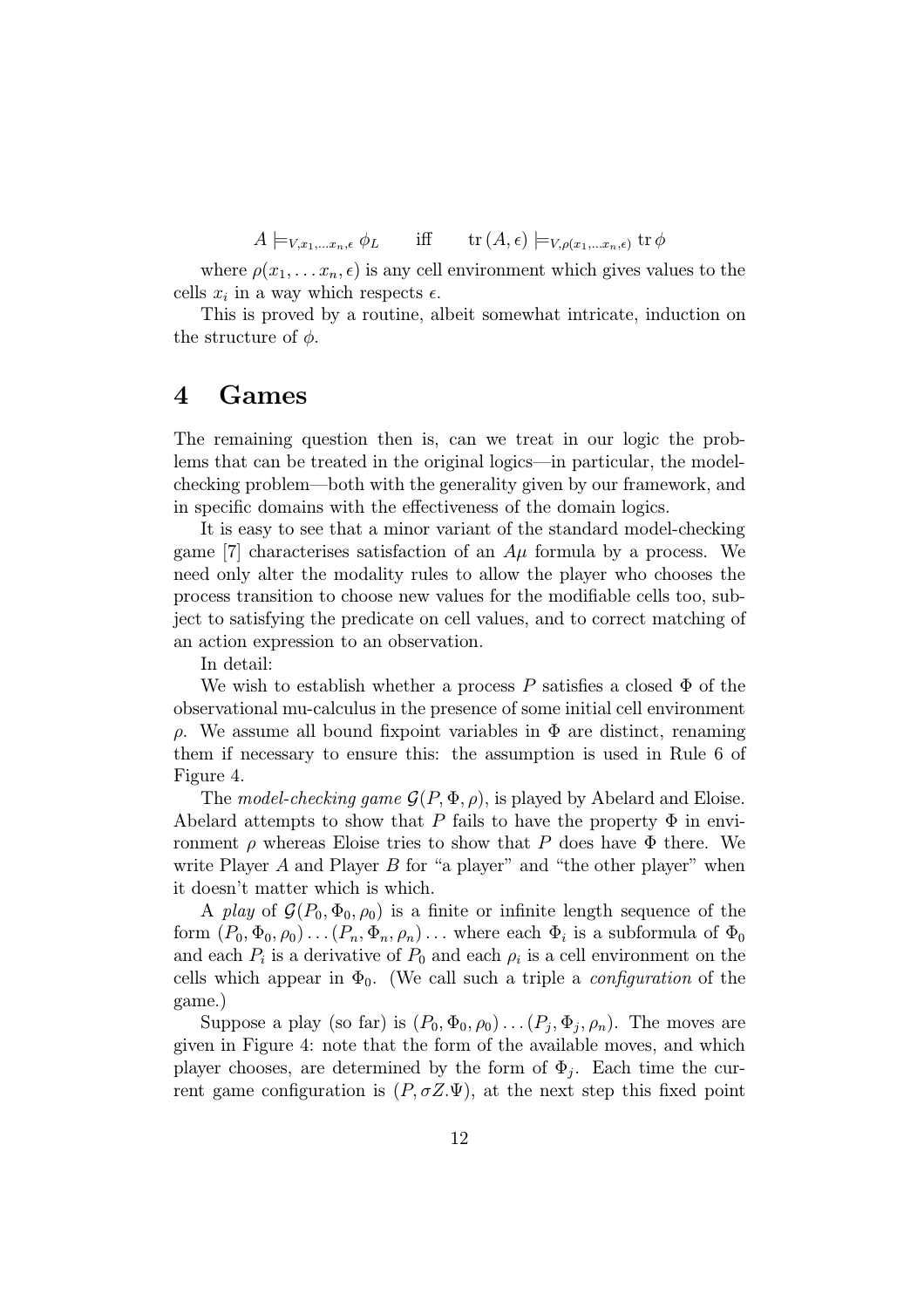- 1. if  $\Phi_j = \Psi_1 \wedge \Psi_2$  then Abelard chooses  $\Phi_{j+1}$  to be either  $\Psi_1$  or  $\Psi_2$ and  $P_{j+1} = P_j$  and  $\rho_{j+1} = \rho_j$ .
- 2. if  $\Phi_j = \Psi_1 \vee \Psi_2$  then Eloise chooses  $\Phi_{j+1}$  to be either  $\Psi_1$  or  $\Psi_2$ , and  $P_{j+1}$  is  $P_j$  and  $\rho_{j+1} = \rho_j$ .
- 3. if  $\Phi_i = [l, C, \phi] \Psi$  then Abelard chooses a new cell environment  $\rho_{i+1}$ differing from  $\rho_j$  only in the values of cells in  $C$  ( $c \notin C \Rightarrow \rho_{j+1}(c) =$  $\rho_j(c)$  and a transition  $P_j \stackrel{a}{\longrightarrow} P_{j+1}$  where a matches l in context  $\rho_{j+1}$  and  $\rho_j \rho_{j+1} \models \phi$ .  $\Phi_{j+1}$  is  $\Psi$ .
- 4. if  $\Phi_i = \langle l, C, \phi \rangle \Psi$  then Eloise chooses a new cell environment  $\rho_{i+1}$ differing from  $\rho_j$  only in the values of cells in  $C$  ( $c \notin C \Rightarrow \rho_{j+1}(c) =$  $\rho_j(c)$  and a transition  $P_j \stackrel{a}{\longrightarrow} P_{j+1}$  where a matches l in context  $\rho_{j+1}$  and  $\rho_j \rho_{j+1} \models \phi$ .  $\Phi_{j+1}$  is  $\Psi$ .
- 5. if  $\Phi_i = \sigma Z$ .  $\Psi$  then  $\Phi_{i+1}$  is Z and  $P_{i+1}$  is  $P_i$  and  $\rho_{i+1} = \rho_i$ .
- 6. if  $\Phi_j = Z$  and Z is bound by  $\sigma Z$ .  $\Psi$  then  $\Phi_{j+1}$  is  $\Psi$  and  $P_{j+1}$  is  $P_j$ and  $\rho_{i+1} = \rho_i$ .

Figure 3: Rules for the next move in a game play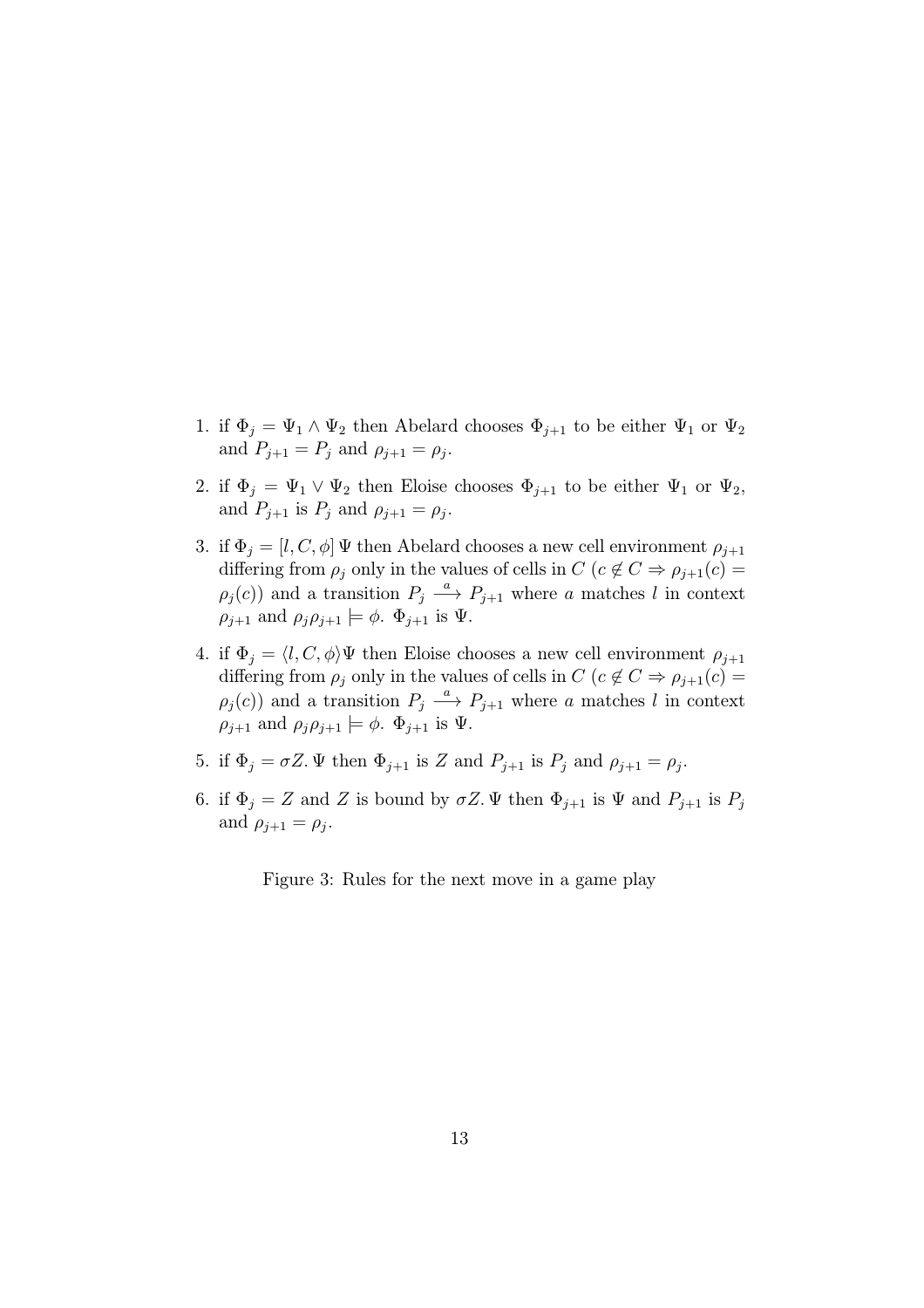is abbreviated to  $Z$ , and each time the configuration is  $(Q, Z)$  the fixed point subformula it identifies is, in effect, unfolded once as the formula becomes  $\Psi$ <sup>1</sup>

The conditions for winning a play are given in Figure 4. Abelard wins if a blatantly false configuration is reached, or if Eloise is stuck, and dually for Eloise. The remaining condition identifies who wins an infinite length play. We call variables bound by  $\nu$  Eloise-variables and variables bound by  $\mu$  Abelard-variables, and the notion of subsuming is:

**Definition 1** Suppose  $\sigma X.\Psi$  and  $\sigma Y.\Psi'$  are subformulae of a formula  $\Phi$ . X subsumes Y if  $\sigma Y \Psi'$  is a subformula of  $\sigma X \Psi$ .

We omit the easy proof that  $X$  in winning condition 3 is indeed unique, so that the condition is well-defined.

A strategy  $\pi$  for Player A is a set of rules telling Player A how to move: that is, it is a partial function from  $\mu$ lays<sup>2</sup> to configurations, which given a play  $p \in \text{dom } \pi$  ending in a configuration  $(Q, \Psi)$  from which Player A must move, returns a non-empty set of legal next configurations. If every such set is a singleton, we say that  $\pi$  is *deterministic* (and in this case we will usually think of  $\pi(p)$  as a configuration, rather than as a singleton set of configurations). We call  $\pi$  history-free if  $\pi(p)$  is determined solely by the final configuration  $(Q, \Psi)$  of p, irrespective of the rest of the play. A play q follows  $\pi$  if for every proper prefix p of q ending in an A-choice,  $p \in \text{dom } \pi$  and the next configuration of q after p is in  $\pi(p)$ .  $\pi$  is complete if whenever p is a play following  $\pi$  and ending in a configuration from which Player A must choose,  $\pi(p)$  is defined. Otherwise it is partial.  $\pi$  is a winning strategy if it is complete and B does not win any play which follows  $\pi$ . A history-free complete strategy may be regarded as a partial function from configurations to configurations.

The basic theorem we exploit is:

#### **Theorem 2**  $P \models_{\emptyset, \rho} \Phi$  iff Eloise has a winning strategy for  $\mathcal{G}(P, \Phi)$ .

This is a trivial variation on the corresponding theorem for plain mucalculus and its games, see [7]: the crucial point is that the winning conditions for infinite plays ensure that the semantics of minimal and maximal fixpoints are reflected in the game.

 $\overline{1}$ As there are no choices here it doesn't matter who "chooses" – to fit in with the abstract game framework, we say that Eloise chooses to unwind minimal fixpoints and Abelard chooses to unwind maximal fixpoints.

<sup>2</sup>Plays are just sequences of moves, which need not yet be decided.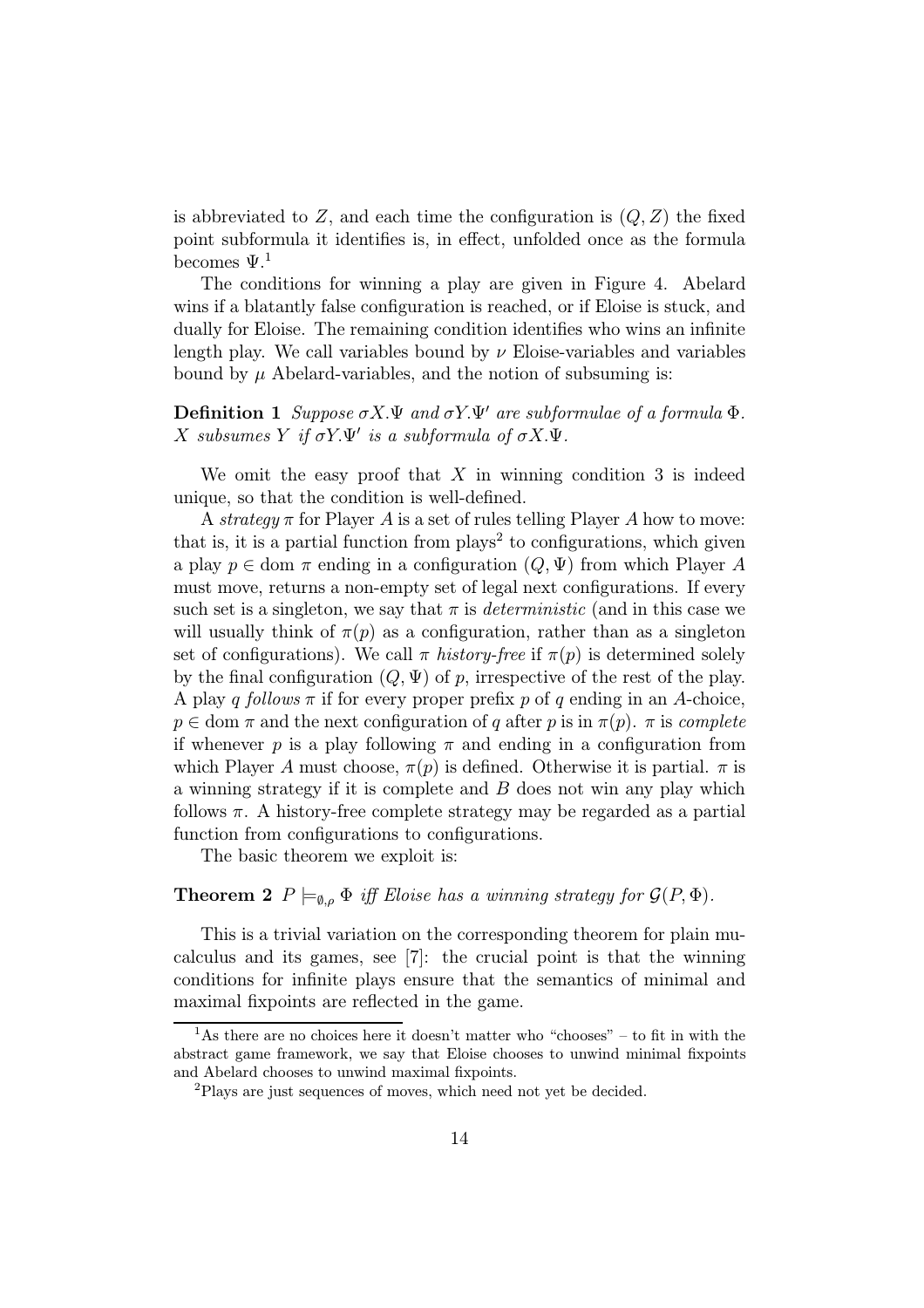#### Abelard wins

- 1. The play is  $(P_0, \Phi_0) \dots (P_n, \Phi_n)$  and  $\Phi_n = \mathbf{F}$ .
- 2. The play is  $(P_0, \Phi_0) \dots (P_n, \Phi_n)$  and  $\Phi_n = \langle K \rangle \Psi$  and  $\{Q : P \stackrel{a}{\longrightarrow} \Phi \}$ Q and  $a \in K$ } =  $\emptyset$ .
- 3. The play  $(P_0, \Phi_0) \dots (P_n, \Phi_n) \dots$  has infinite length and the unique variable X which occurs infinitely often and which subsumes all other variables that occur infinitely often identifies a least fixed point subformula  $\mu X$ . Ψ.

#### Eloise wins

- 1. The play is  $(P_0, \Phi_0) \dots (P_n, \Phi_n)$  and  $\Phi_n = \mathbf{T}$ .
- 2. The play is  $(P_0, \Phi_0) \dots (P_n, \Phi_n)$  and  $\Phi_n = [K]\Psi$  and  $\{Q : P \stackrel{a}{\longrightarrow} \Phi\}$ Q and  $a \in K$ } =  $\emptyset$ .
- 3. The play  $(P_0, \Phi_0) \dots (P_n, \Phi_n) \dots$  has infinite length and the unique variable X which occurs infinitely often and which subsumes all other variables that occur infinitely often identifies a greatest fixed point subformula  $\nu X$ . Ψ.

Figure 4: Winning conditions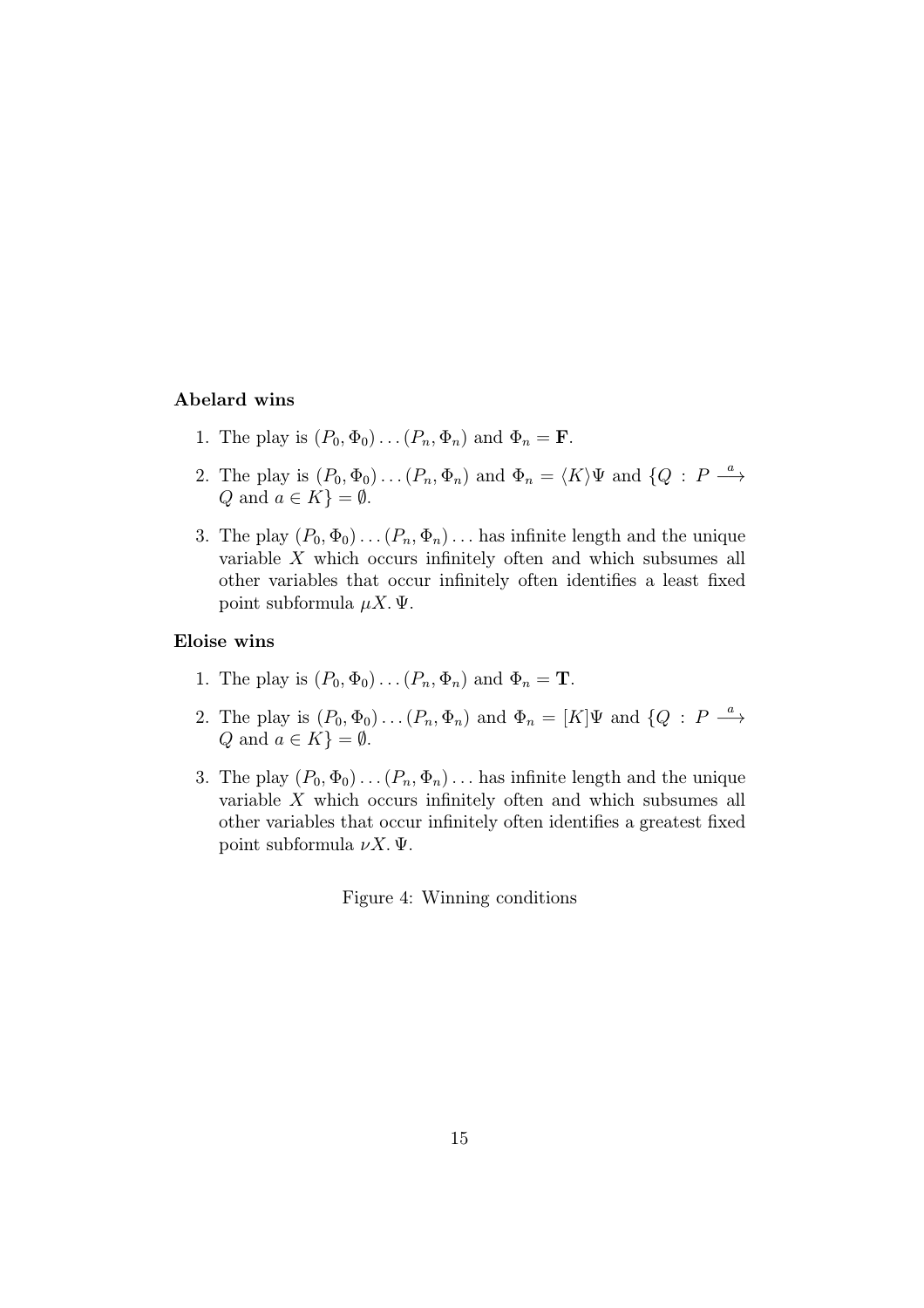## 4.1 Abstract games for model-checking the observational mu calculus

Whether it is possible to calculate a winning strategy  $-$  that is, to solve a model-checking problem – depends on the domain of interpretation and the lower level logic. [5] suggests a generic approach via abstract games, in which classes of game positions are considered together and split only when the analysis requires it. Initially positions are considered together if they have the same *shape*; the notion of shape – an equivalence relation  $\approx$  of finite index on the set of reachable concrete positions – is required to satisfy certain sanity conditions, such as that the shape of a position is sufficient to determine whose turn it is to move, and that the sequence of shapes of an infinite play is enough to determine who wins it. These requirements are not hard to meet: for example, in the case of model-checking the observational mu calculus, we could take the shape of  $(A, \phi, \rho)$  to be  $\phi$ . In practice, we would be more likely to take a finer notion of shape which also considered the agent A; we need to be able to define the sets of concrete positions which arise in the execution of the algorithm of [5] by giving their common shape together with a constraint that describes what subset of the  $\approx$ -equivalence class we have. Thus there is a trade-off: the more precise the notion of shape, the less powerful the constraint language has to be.

The algorithm gradually refines the equivalence relation  $\approx$ , and is guaranteed to terminate if, essentially, there is a finite refinement of the original equivalence relation which is stable under the operations of the algorithm. In [6] such refinements were characterised independently of the algorithm: we need a finite equivalence relation ∼ such that:

- $\sim$  is a refinement of  $\approx$ , "has the same shape as"
- if  $u \sim v$  and u' is a legal next position after u then there is some  $v' \sim u'$  such that v' is a legal next position after v
- if  $u' \sim v'$  and u' is a legal next position after u then there is some  $v \sim u$  such that v' is a legal next position after v

These conditions capture the intuition that  $\sim$ , whilst still finite, only relates positions which are the same as far as the game is concerned: it is a relation which is "detailed enough" to answer the question. The algorithm, which can be seen as taking  $\approx$  as its starting equivalence relation for refinement, can be shown never to split the classes of such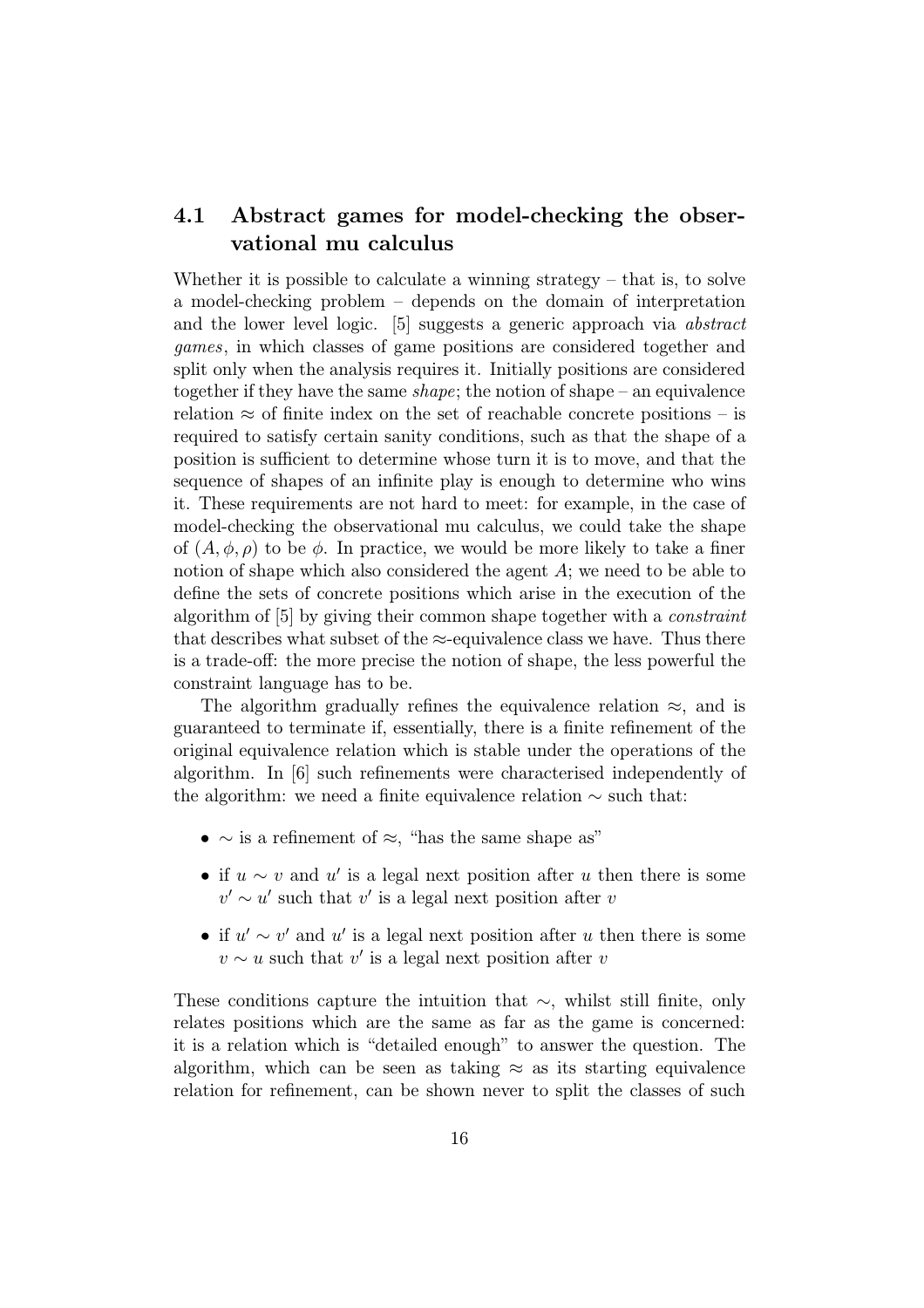an equivalence relation, and to terminate because of the finite number of equivalence classes.

This approach can be seen as a generalisation of techniques such as the region analysis used by [2] and many others. The idea is to capture the essence of situations in which apparently infinite problems are solved by taking advantage of the fact that there is a tractable abstraction: we incrementally build a representation which is "just detailed enough" to answer the question.

There is more detailed work to be done to exploit this technique, but we believe that it will yield decidability results equivalent, up to notation, to those in the papers dealing with the logics we translate. One way to justify the belief is to observe that equivalence relations of this sort are apparent in the original papers, and may be expected to be preserved by the translations. In the case of model checking  $P\mu$  on finite control pi calculus terms, for example, it is intuitively clear that the reason why it works is that, if one ignores names, only finitely many terms and formulae can appear; and the only salient feature of the names is which pairs of names are equal. We expect the notion of shape to be what you get by ignoring names, and the refinement to move towards the finest possible equivalence relation, in which we know everything about which names are equal. This sketch, of course, elides a considerable amount of work which will need to be done to make the argument precise; but we do not expect to encounter essential difficulties.

## 5 Conclusions

We have defined a general purpose assembly language logic and shown that it is powerful enough to express the properties for which various special purpose temporal logics have been developed. We exhibited translations, and showed that there is reason to conjecture that the images of the translations can be decided uniformly, for example by the algorithm of [5].

We have not so far considered the efficiency of the generic algorithm; the one in [5] is intended only to be an existence proof for such an algorithm. One interesting strand of work would be to investigate to what extent it is possible to develop a generic algorithm whose efficiency competes with more specialised algorithms.

An area of concern is that, as with any translation-based approach to solving verification problems, the fact that the problem is being solved in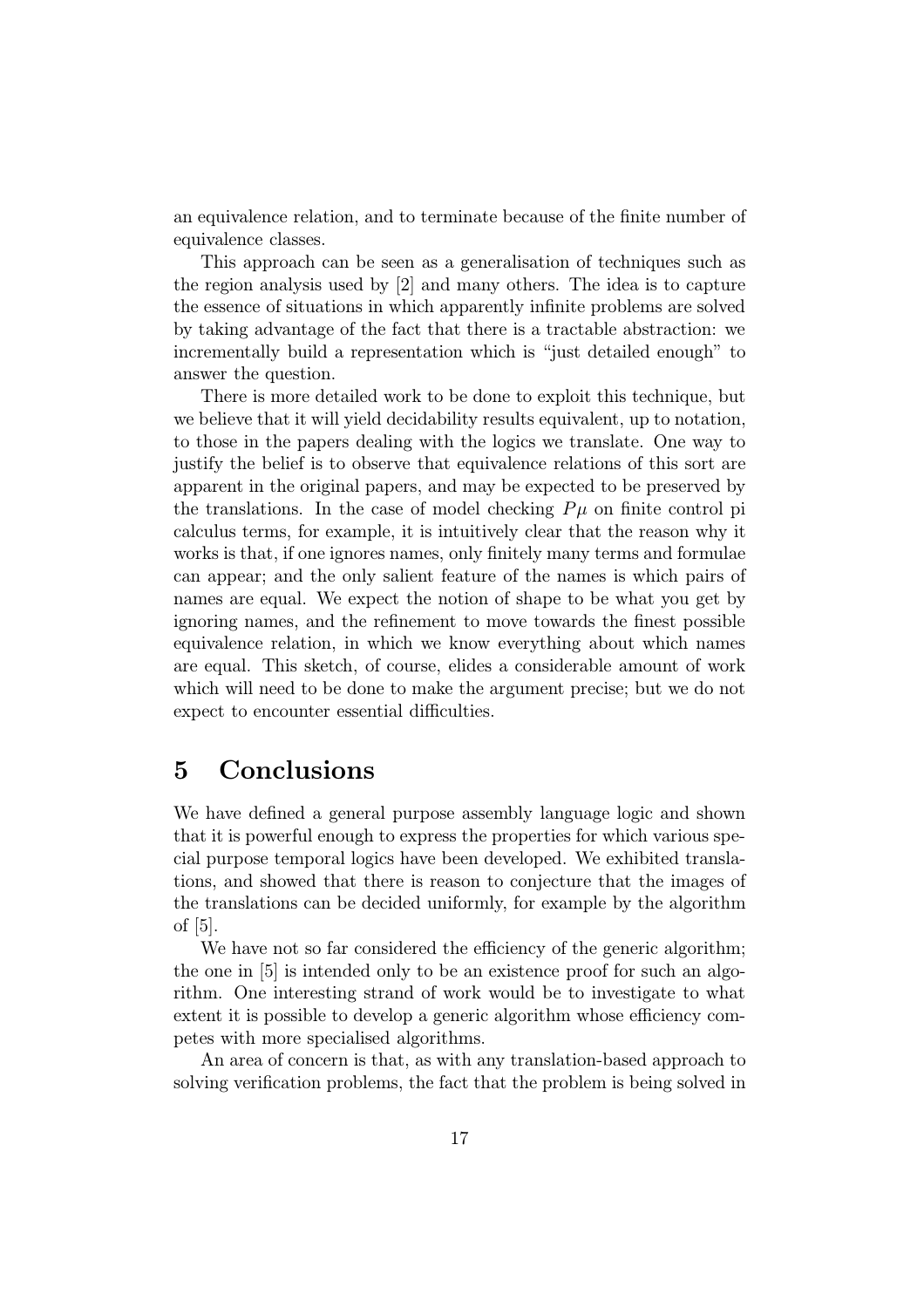a translated domain poses serious problems for the tool developer trying to provide meaningful feedback to the user of the tool.

# 6 Acknowledgements

We thank Mads Dam for helpful comments on issues arising from [1].

Perdita Stevens is supported by UK EPSRC Grant GR/K68547. Julian Bradfield is supported by an EPSRC Advanced Research Fellowship, and his visit to BRICS is being supported by BRICS.

## References

- [1] M. Dam, Model Checking Mobile Processes, Information and Computation 129 35-51, 1996.
- [2] T. A. Henzinger, X. Nicollin, J. Sifakis and S. Yovine, Symbolic Model Checking for Real-time Systems, Information and Computation 111 193–244 (1994).
- [3] J.G. Henriksen, J. Jensen, M. Jørgensen, N. Klarlund, B. Paige, T. Rauhe, and A. Sandholm, Mona: Monadic Second-order logic in practice, Proc. TACAS '95, LNCS 1019 (1995).
- [4] J. Rathke, Symbolic Techniques for Value-Passing Calculi. PhD. thesis, University of Sussex, 1997.
- [5] P. Stevens,Abstract Games for Infinite State Processes, in Proc. CONCUR98, LNCS 1466 147–162 (1998).
- [6] P. Stevens, 'Abstract interpretations of games, in Proc. 2nd International Workshop on Verification, Model Checking and Abstract Interpretation 98, Venezia TR CS98-12.
- [7] C. Stirling, Modal and temporal logics for processes. LNCS 1043 149-237 (1996).